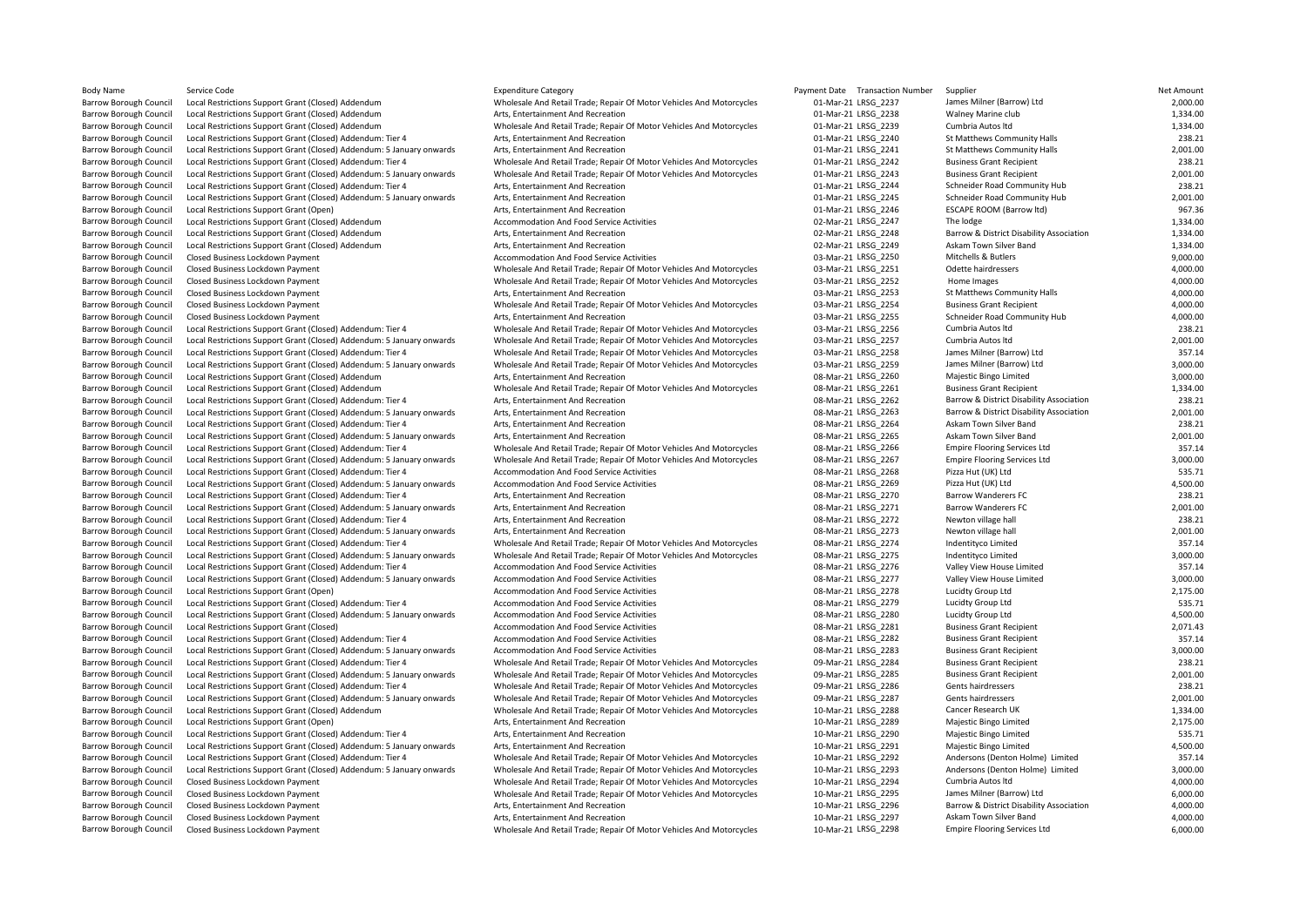Local Restrictions Support Grant (Closed) Addendum Barrow Borough Council Local Restrictions Support Grant (Closed) Addendum: Tier 4 Wholesale And Retail Trade; Repair Of Motor Vehicles And Motorcycles 16-Mar-21 LRSG\_2323 Courtesy Shoes Ltd 357.1457 Courtesy Shoes Ltd 357. Barrow Borough Council Local Restrictions Support Grant (Closed) Addendum: Tier 4 Wholesale And Retail Trade; Repair Of Motor Vehicles And Motorcycles 17-Mar-21 LRSG\_2331 Sportswift Ltd T/A Card FACTORY 367.14 Sportswift L Exal Restrictions Support Grant (Closed) Addendum: 5 January onwards Wholesale And Retail Trade; Repair Of Motor Vehicles And Motorcycles 17-Mar-21 LRSG\_2334 British Heart Foundation 2,0001.<br>1991 - 17-Mar-21 LRSG 2335 Brit Barrow Borough Council Local Restrictions Support Grant (Closed) Addendum: 5 January onwards Accommodation And Food Service Activities 17-Mar-21 LRSG\_2347 Business Grant Recipient Recipient Recipient Accommodation And Food Barrow Borough Council Local Restrictions Support Grant (Closed) Addendum: 5 January onwards Accommodation And Food Service Activities 17-Mar-21 LRSG\_2351 Business Grant Business Grant Recipient Accommodation And Food Serv Barrow Borough Council Local Restrictions Support Grant (Closed) Addendum: 5 January onwards Accommodation And Food Service Activities 17-Mar-21 LRSG\_2356 Greengate Workingmen'S, 2,096.00 Example Council Council Council Addendum: 5 January onwards Accommodation And Food Service Activities 17-Mar-21 LRSG\_2360 Hawthorn Leisure Honey Accommodation And Food Service Activities 17-Mar-21 LRSG\_2360 Hawthorn Leisur

Barrow Borough Council Trade; Repair Of Motor Vehicles And Motorcycles 11-Mar-21 LRSG\_2310 Internal Retail Trade; Repair Of Motor Vehicles And Motorcycles Barrow Borough Council Local Restrictions Support Grant (Closed) Addendum: 5 January onwards Wholesale And Retail Trade; Repair Of Motor Vehicles And Motorcycles 16-Mar-21 LRSG\_2326 Cancer Research UK 3,000.00

Barrow Borough Council Closed Business Lockdown Payment Accommodation And Food Service Activities Accommodation And Food Service Activities 10-Mar-21 LRSG\_2299 Pizza Hut (UK) Ltd 9,000.00 Barrow Borough Council Closed Business Lockdown Payment Arts, Entertainment And Recreation Arts, Entertainment And Recreation 10-Mar-21 LRSG\_2300 Barrow Wanderers FC 4,000.00 Barrow Borough Council Closed Business Lockdown Payment Arts Arts, Entertainment And Recreation Arts, Entertainment And Recreation 10-Mar-21 LRSG\_2301 Newton village hall 4,000.00 4,000.00 Barrow Borough Council Closed Business Lockdown Payment Council Council Council Council Council Council Council Council Council Council Council Council Council Council Council Council Council Council Council Council Counci Barrow Borough Council Closed Business Lockdown Payment 10-Marrow Accommodation And Food Service Activities 10-Mar-21 LRSG\_2303 Valley View House Limited 6,000.00 Barrow Borough Council Closed Business Lockdown Payment 1,000.00<br>Barrow Borough Council Closed Business Lockdown Payment 1,000.00<br>Barrow Borough Council Closed Business Lockdown Payment 4,000.00 Barrow Borough Council Closed Business Lockdown Payment 1,000.00<br>Barrow Borough Council Closed Business Lockdown Payment 19,000.00<br>Barrow Borough Council Closed Business Lockdown Payment 9,000.00 Barrow Borough Council Closed Business Lockdown Payment 10-Marrow Accommodation And Food Service Activities 10-Mar-21 LRSG\_2306 Lucidty Group Ltd 10-Mar-21 LRSG\_2306 Lucidty Group Ltd 9,000.00 Barrow Borough Council Closed Business Lockdown Payment 10-Marrow Accommodation And Food Service Activities 10-Mar-21 LRSG\_2307 Business Grant Recipient 6,000.00 Barrow Borough Council Local Restrictions Support Grant (Closed) Addendum Accommodation And Food Service Activities and Motorcycles and Motorcycles and Anar-21 LRSG\_2308 Business Grant Recipient 1,334.00<br>Barrow Borough Cou Barrow Borough Council Local Restrictions Support Grant (Closed) Addendum Wholesale And Retail Trade; Repair Of Motor Vehicles And Motorcycles 11-Mar-21 LRSG\_2309 Courtesy Shoes Ltd 2,000.00<br>Barrow Borough Council Local Re Barrow Borough Council Local Restrictions Support Grant (Closed) Addendum Marrow Wholesale And Retail Trade; Repair Of Motor Vehicles And Motorcycles and 11-Mar-21 LRSG\_2311 Barton Townley (Barrow) Ltd 3,000.00<br>Barrow Boro Barrow Borough Council Local Restrictions Council Council Council Council Council Council Activities Activities 1937<br>Accommodation And Food Service Activities 1987 Barrow Borough Council Local Restrictions Support Grant (Closed) Addendum: Tier 4 Accommodation And Food Service Activities 11-Mar-21 LRSG\_2313 Business Grant Recipient 238.21 2001.00<br>11-Mar-21 LRSG 2314 Business Grant Rec Barrow Borough Council Local Restrictions Support Grant (Closed) Addendum: 5 January onwards Accommodation And Food Service Activities and Motorcycles 11-Mar-21 LRSG\_2314 Business Grant Recipient 2,001.00<br>Rarrow Borough Co Barrow Borough Council Local Restrictions Support Grant (Closed) Addendum Wholesale And Retail Trade; Repair Of Motor Vehicles And Motorcycles 16-Mar-21 LRSG\_2315 Business Grant Recipient 1,334.00<br>Barrow Borough Council Lo Barrow Borough Council Local Restrictions Support Grant (Closed) Addendum Wholesale And Retail Trade; Repair Of Motor Vehicles And Motorcycles 16-Mar-21 LRSG\_2316 British Heart Foundation 1,334.00<br>Barrow Borough Council Lo Barrow Borough Council Local Restrictions Support Grant (Closed) Addendum Wholesale And Retail Trade; Repair Of Motor Vehicles And Motorcycles 16-Mar-21 LRSG\_2317 British Heart Foundation and Restrictions 3,000.00<br>Barrow B Barrow Borough Council Local Restrictions Support Grant (Closed) Addendum Transportation And Storage 16-Mar-21 LRSG\_2319 Henning Bottom 2,000.00<br>Barrow Borough Council Local Restrictions Support Grant (Closed) Addendum Who Barrow Borough Council Local Restrictions Support Grant (Closed) Addendum Wholesale And Retail Trade; Repair Of Motor Vehicles And Motorcycles 16-Mar-21 LRSG\_2320 Telefonica 02 UK 1,334.00<br>Barrow Borough Council Local Rest Barrow Borough Council Local Restrictions Support Grant (Closed) Addendum Wholesale And Retail Trade; Repair Of Motor Vehicles And Motorcycles 16-Mar-21 LRSG\_2321 Sportswift Ltd T/A Card FACTORY 2,000.00<br>Barrow Borough Cou Barrow Borough Council Local Restrictions Support Grant (Open) Wholesale And Retail Trade; Repair Of Motor Vehicles And Motorcycles 16-Mar-21 LRSG\_2322 Peace and Loaf 633.79<br>Barrow Borough Council Local Restrictions Suppor Barrow Borough Council Local Restrictions Support Grant (Closed) Addendum: 5 January onwards Wholesale And Retail Trade; Repair Of Motor Vehicles And Motorcycles 16-Mar-21 LRSG\_2324 Courtesy Shoes Ltd 3,000.00<br>Barrow Borou Barrow Borough Council Local Restrictions Support Grant (Closed) Addendum: Tier 4 Wholesale And Retail Trade; Repair Of Motor Vehicles And Motorcycles 16-Mar-21 LRSG\_2325 Cancer Research UK 357.14<br>Barrow Borough Council Lo Barrow Borough Council Local Restrictions Support Grant (Closed) Addendum: Tier 4 Wholesale And Retail Trade; Repair Of Motor Vehicles And Motorcycles 16-Mar-21 LRSG\_2327 Barton Townley (Barrow) Ltd 535.71<br>Barrow Borough C Barrow Borough Council Local Restrictions Support Grant (Closed) Addendum: 5 January onwards Wholesale And Retail Trade; Repair Of Motor Vehicles And Motorcycles 16-Mar-21 LRSG\_2328 Barton Townley (Barrow) Ltd 4,500.00<br>Bar Barrow Borough Council Local Restrictions Support Grant (Closed) Addendum: Tier 4 Wholesale And Retail Trade; Repair Of Motor Vehicles And Motorcycles 16-Mar-21 LRSG\_2329 Heaths 16-Mar-21 LRSG\_2329 Heaths 238.21 2001.00 Barrow Borough Council Local Restrictions Support Grant (Closed) Addendum: 5 January onwards Wholesale And Retail Trade; Repair Of Motor Vehicles And Motorcycles 16-Mar-21 LRSG\_2330 Heaths 2,001.00<br>Barrow Borough Council L Barrow Borough Council Local Restrictions Support Grant (Closed) Addendum: 5 January onwards Wholesale And Retail Trade; Repair Of Motor Vehicles And Motorcycles 17-Mar-21 LRSG\_2332 Sportswift Ltd T/A Card FACTORY 3,000.00 Barrow Borough Council Local Restrictions Support Grant (Closed) Addendum: Tier 4 Wholesale And Retail Trade; Repair Of Motor Vehicles And Motorcycles 17-Mar-21 LRSG\_2333 British Heart Foundation 238.21 23.21 British Heart Barrow Borough Council Local Restrictions Support Grant (Closed) Addendum: Tier 4 Wholesale And Retail Trade; Repair Of Motor Vehicles And Motorcycles 17-Mar-21 LRSG\_2335 British Heart Foundation 535.71 British Heart Found Barrow Borough Council Local Restrictions Support Grant (Closed) Addendum: 5 January onwards Wholesale And Retail Trade; Repair Of Motor Vehicles And Motorcycles 17-Mar-21 LRSG\_2336 British Heart Foundation 4,500.00 Barrow Borough Council Local Restrictions Support Grant (Closed) Addendum: Tier 4 Wholesale And Retail Trade; Repair Of Motor Vehicles And Motorcycles 17-Mar-21 LRSG\_2337 Telefonica 02 UK 357.14<br>Barrow Borough Council Loca Barrow Borough Council Local Restrictions Support Grant (Closed) Addendum: 5 January onwards Wholesale And Retail Trade; Repair Of Motor Vehicles And Motorcycles 17-Mar-21 LRSG\_2338 Telefonica 02 UK 3,000.00<br>Barrow Borough Barrow Borough Council Closed Business Lockdown Payment Arts Arts, Entertainment And Recreation Arts, Entertainment And Recreation 17-Mar-21 LRSG\_2339 Majestic Bingo Limited 9,000.00 Barrow Borough Council Closed Business Lockdown Payment Wholesale And Retail Trade: Repair Of Motor Vehicles And Motorcycles 17-Mar-21 LRSG\_2340 Andersons (Denton Holme) Limited 6,000.00 Barrow Borough Council Closed Business Lockdown Payment 1990.00 and 1990.00 Accommodation And Food Service Activities 17-Mar-21 LRSG\_2341 Business Grant Recipient 4,000.00 Barrow Borough Council Closed Business Lockdown Payment **Wholesale And Retail Trade; Repair Of Motor Vehicles And Motorcycles** 17-Mar-21 LRSG\_2342 Courtesy Shoes Ltd 6,000.00<br>Barrow Borough Closed Business Lockdown Payment Barrow Borough Council Closed Business Lockdown Payment examples and the Motor Mother Motor Vehicles And Motorcycles and Motorcycles and Motorcycles and Motor Vehicles And Retail Trade; Repair Of Motor Vehicles And Motorcy Barrow Borough Council Closed Business Lockdown Payment 19,000.00 Barrow Borough Council Closed Business Lockdown Payment and Oddendum: 5 January onwards Wholesale And Retail Trade; Repair Of Motor Vehicles And Motorcycles 17-Mar-21 LRSG\_2345 Heaths 1996.00 and Record Capital Trade; Repa Barrow Borough Council Local Restrictions Support Grant (Closed) Addendum: 5 January onwards Accommodation And Food Service Activities 17-Mar-21 LRSG\_2346 Business Grant Recipient Business Grant Recipient 2,096.00<br>17-Mar-2 Eocal Restrictions Support Grant (Closed) Addendum: 5 January onwards Accommodation And Food Service Activities and the Support 17-Mar-21 LRSG\_2348 The Rams Head Pub 2,096.00<br>17-Mar-21 LRSG\_2349 Britannia Inn (Church Stree Barrow Borough Council Local Restrictions Support Grant (Closed) Addendum: 5 January onwards Accommodation And Food Service Activities 17-Mar-21 LRSG\_2349 Britannia Inn (Church Street) Ltd 2,096.00 Barrow Borough Council Local Restrictions Support Grant (Closed) Addendum: 5 January onwards Accommodation And Food Service Activities 17 Mar-21 LRSG\_2350 The Harbour Inn Barrow Ltd 3,143.00<br>17-Mar-21 LRSG\_2351 Business Gr Local Restrictions Support Grant (Closed) Addendum: 5 January onwards Accommodation And Food Service Activities 17-Mar-21 LRSG\_2352 Nautical Club, 2,096.00 Barrow Borough Council Local Restrictions Support Grant (Closed) Addendum: 5 January onwards Accommodation And Food Service Activities 17-Mar-21 LRSG 2353 Harrbains Ltd Harrbains Ltd 3,143.00 Barrow Borough Council Local Restrictions Support Grant (Closed) Addendum: 5 January onwards Accommodation And Food Service Activities 17 Mar-21 LRSG\_2354 The Lounge Group Limited 3,143.00<br>17-Mar-21 LRSG\_2355 Mk'S Liverpoo Barrow Borough Council Local Restrictions Support Grant (Closed) Addendum: 5 January onwards Accommodation And Food Service Activities 17-Mar-21 LRSG\_2355 Mk'S Liverpool Ltd 2,096.00<br>Barrow Borough Council Local Restrictio Barrow Borough Council Local Restrictions Support Grant (Closed) Addendum: 5 January onwards Accommodation And Food Service Activities 17-Mar-21 LRSG\_2357 Central Preston st working mens club 2,096.00 Barrow Borough Council Local Restrictions Support Grant (Closed) Addendum: 5 January onwards Accommodation And Food Service Activities 17-Mar-21 LRSG\_2358 Business Grant Recipient 2,096.00<br>17-Mar-21 LRSG\_2359 Business Gran Barrow Borough Council Local Restrictions Support Grant (Closed) Addendum: 5 January onwards Accommodation And Food Service Activities 17-Mar-21 LRSG\_2359 Business Grant Recipient 17-Mar-21 LRSG\_2359 Business Grant Recipie Barrow Borough Council Local Restrictions Support Grant (Closed) Addendum: 5 January onwards Accommodation And Food Service Activities 17-Mar-21 LRSG 2361 Barrow Labour Club 2,096.00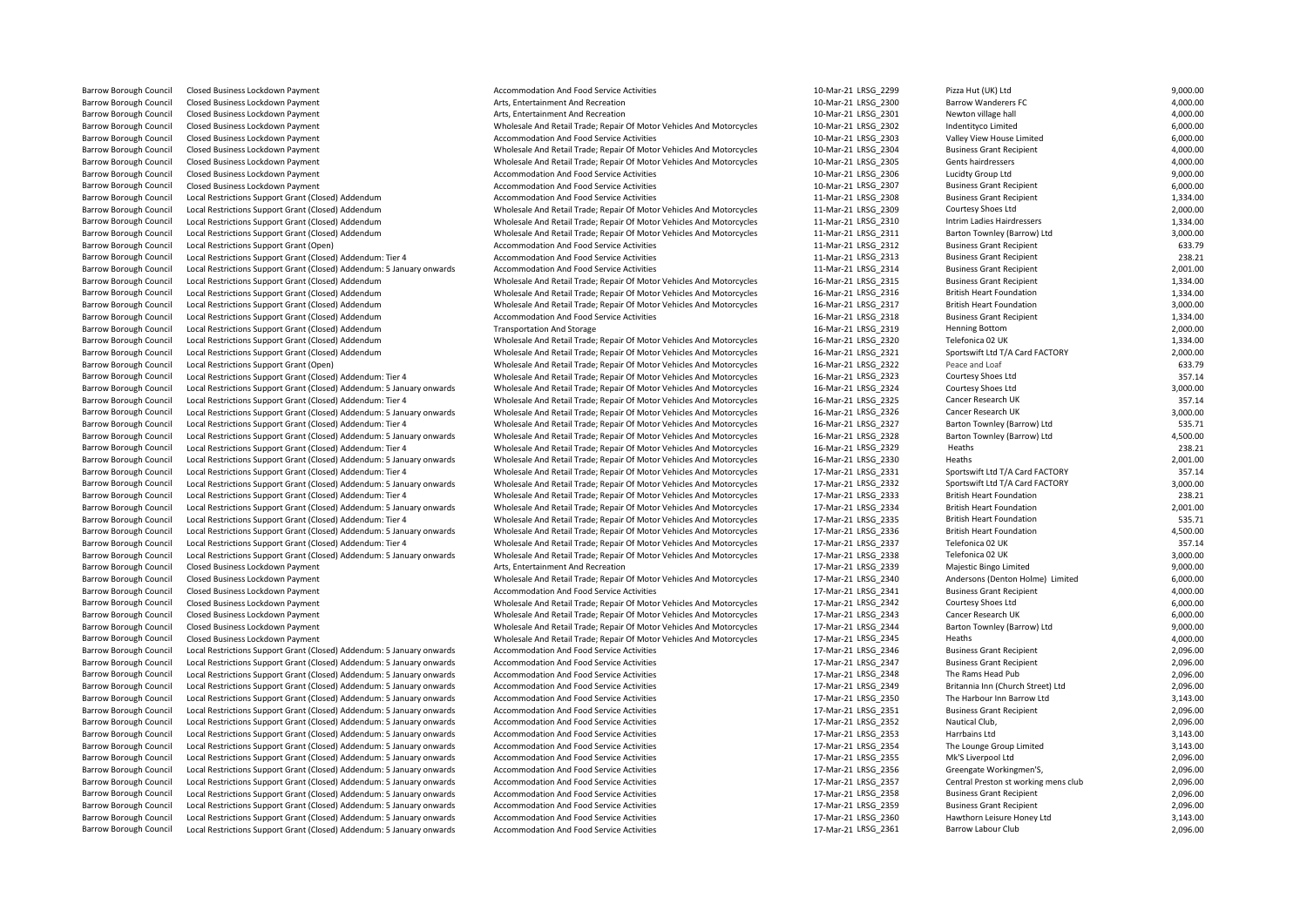Barrow Borough Council Local Restrictions Support Grant (Closed) Addendum: 5 January onwards Accommodation And Food Service Activities 17-Mar-21 LRSG\_2362 British Legion Club, 2,096.00<br>17-Mar-21 LRSG 2363 Business Grant Re Barrow Borough Council Local Restrictions Support Grant (Closed) Addendum: 5 January onwards Accommodation And Food Service Activities 17-Mar-21 LRSG\_2363 Business Grant Recipient 3,143.00<br>17-Mar-21 LRSG\_2364 Business Gran Barrow Borough Council Local Restrictions Support Grant (Closed) Addendum: 5 January onwards Accommodation And Food Service Activities 17-Mar-21 LRSG\_2364 Business Grant Recipient 2,096.00<br>17-Mar-21 LRSG\_2365 Amber Taverns Barrow Borough Council Local Restrictions Support Grant (Closed) Addendum: 5 January onwards Accommodation And Food Service Activities 17-Mar-21 LRSG\_2365 Amber Taverns Limited 3,143.00 Barrow Borough Council Local Restrictions Support Grant (Closed) Addendum: 5 January onwards Accommodation And Food Service Activities 17 Mare 21 LRSG\_2366 Manhattans Barrow Limited 3,143.00<br>17-Mar-21 LRSG\_2367 Business Gr Local Restrictions Support Grant (Closed) Addendum: 5 January onwards Accommodation And Food Service Activities 17-Mar-21 LRSG\_2367 Business Grant Recipient 2,096.00<br>1991 17-Mar-21 LRSG\_2368 Lemmy Barrow Ltd 17-Mar-21 LRSG Barrow Borough Council Local Restrictions Support Grant (Closed) Addendum: 5 January onwards Accommodation And Food Service Activities 17-Mar-21 LRSG\_2368 Lemmy Barrow Ltd 17-Mar-21 LRSG\_2368 Lemmy Barrow Ltd 3,143.00<br>Barr Barrow Borough Council Local Restrictions Support Grant (Closed) Addendum: 5 January onwards Accommodation And Food Service Activities 17-Mar-21 LRSG\_2369 Business Grant Recipient 2,096.00<br>Barrow Borough Council Local Rest Barrow Borough Council Local Restrictions Support Grant (Closed) Addendum: 5 January onwards Accommodation And Food Service Activities 17-Mar-21 LRSG\_2370 Business Grant Recipient 2,096.00<br>17-Mar-21 LRSG 2371 Business Gran Barrow Borough Council Local Restrictions Support Grant (Closed) Addendum: 5 January onwards Accommodation And Food Service Activities 17-Mar-21 LRSG\_2371 Business Grant Recipient 2,096.00<br>17-Mar-21 LRSG\_2372 Barrow Arms L Barrow Borough Council Local Restrictions Support Grant (Closed) Addendum: 5 January onwards Accommodation And Food Service Activities 17-Mar-21 LRSG\_2372 Barrow Arms Barrow Arms 3,143.00<br>17-Mar-21 LRSG 2373 Roa Island Boa Local Restrictions Support Grant (Closed) Addendum: 5 January onwards Barrow Borough Council Local Restrictions Support Grant (Closed) Addendum: 5 January onwards Arts, Entertainment And Recreation extension and Arts and Motorcycles 17-Mar-21 LRSG\_2374 Duddon Sports & Social Club 2,096.00<br>Ba Local Restrictions Support Grant (Closed) Addendum: 5 January onwards Wholesale And Retail Trade; Repair Of Motor Vehicles And Motorcycles 17-Mar-21 LRSG\_2375 maiquez Limited 3,143.00<br>Local Restrictions Support Grant (Clos Barrow Borough Council Local Restrictions Support Grant (Closed) Addendum: 5 January onwards Accommodation And Food Service Activities 17-Mar-21 LRSG\_2376 Diamond (Barrow) Ltd 2,096.00<br>17-Mar-21 LRSG\_2377 Barrow Fiesta Loc Barrow Borough Council Local Restrictions Support Grant (Closed) Addendum: 5 January onwards Accommodation And Food Service Activities 17-Mar-21 LRSG\_2377 Barrow Fiesta 3,143.00<br>Barrow Borough Council Local Restrictions Su Barrow Borough Council Local Restrictions Support Grant (Closed) Addendum: 5 January onwards Arts, Entertainment And Recreation and Energy and the Same 17-Mar-21 LRSG\_2378 Business Grant Recipient 2,096.00<br>17-Mar-21 LRSG 2 Barrow Borough Council Local Restrictions Support Grant (Closed) Addendum: 5 January onwards Accommodation And Food Service Activities 17-Mar-21 LRSG\_2379 Business Grant Recipient 17-Mar-21 LRSG\_2379 Business Grant Recipie Barrow Borough Council Local Restrictions Support Grant (Closed) Addendum: 5 January onwards Arts, Entertainment And Recreation and Energy and Martial Lacal 2006.00 and Energy and The Support Grant Recipient 2,096.00<br>Barro Local Restrictions Support Grant (Closed) Addendum: 5 January onwards Barrow Borough Council Local Restrictions Support Grant (Closed) Addendum: 5 January onwards Arts, Entertainment And Recreation 17-Mar-21 LRSG 2382 Business Grant Recipient 2,096.00 Barrow Borough Council Local Restrictions Support Grant (Closed) Addendum: 5 January onwards Accommodation And Food Service Activities 17-Mar-21 LRSG\_2383 Lara Gibbons Ltd Lara Gibbons Ltd 2,096.00<br>17-Mar-21 LRSG 2384 Abbe Barrow Borough Council Local Restrictions Support Grant (Closed) Addendum: 5 January onwards Accommodation And Food Service Activities 17-Mar-21 LRSG\_2384 Abbey Mill Coffee Shop 2,096.00<br>Barrow Borough Council Local Restri Barrow Borough Council Local Restrictions Support Grant (Closed) Addendum: 5 January onwards Accommodation And Food Service Activities 17-Mar-21 LRSG\_2385 Business Grant Recipient 2,096.00<br>Barrow Borough Council Local Rest errow Borough Council Local Restrictions Support Grant (Closed) Addendum: 5 January onwards Arts, Entertainment And Recreation and Martical Council Lacal Arts, Arts, Entertainment And Recreation 17-Mar-21 LRSG\_2387 The Dun Barrow Borough Council Local Restrictions Support Grant (Closed) Addendum: 5 January onwards Arts, Entertainment And Recreation and the manum and the mar-21 LRSG\_2387 The Dunnerholme Golf Club 2,096.00<br>17-Mar-21 LRSG\_2388 Barrow Borough Council Local Restrictions Support Grant (Closed) Addendum: 5 January onwards Arts, Entertainment And Recreation and Entertainment And Recreation 17-Mar-21 LRSG\_2388 Coop sports and social Club 2,096.00<br>17-M Exal Restrictions Support Grant (Closed) Addendum: 5 January onwards Accommodation And Food Service Activities exactor and the state activities and accommodation And Food Service Activities 17-Mar-21 LRSG\_2389 Business Gra Barrow Borough Council Local Restrictions Support Grant (Closed) Addendum: 5 January onwards Arts, Entertainment And Recreation 17-11 17-11 17-11-11-11-11-12-21 1856 1890 Furness Rugby Union For Club 2, 2006. 2007 17-Mar-2 Barrow Borough Council Local Restrictions Support Grant (Closed) Addendum: 5 January onwards Accommodation And Food Service Activities 17-Mar-21 LRSG\_2391 Business Grant Recipient 17-Mar-21 LRSG\_2392 LQ (Cumbria) Ltd Cumbr Barrow Borough Council Local Restrictions Support Grant (Closed) Addendum: 5 January onwards Arts, Entertainment And Recreation and Experiment And Recreation 17-Mar-21 LRSG\_2392 LQ (Cumbria) Ltd 3,143.00<br>17-Mar-21 LRSG\_239 Barrow Borough Council Local Restrictions Support Grant (Closed) Addendum: 5 January onwards Accommodation And Food Service Activities 17-Mar-21 LRSG\_2393 Baam Siam Barrow Limited Local Restrictions Support Grant (Closed) Barrow Borough Council Local Restrictions Support Grant (Closed) Addendum: 5 January onwards Accommodation And Food Service Activities 17-Mar-21 LRSG\_2394 Abbey House Hotel (Cum<br>Barrow Borough Council Local Restrictions Su Barrow Borough Council Local Restrictions Support Grant (Closed) Addendum: 5 January onwards Accommodation And Food Service Activities 17-Mar-21 LRSG\_2395 Business Grant Recipient 17-Mar-21 LRSG\_2395 Business Grant Recipie Barrow Borough Council Local Restrictions Support Grant (Closed) Addendum: 5 January onwards Accommodation And Food Service Activities 17 Mar-21 LRSG\_2396 Hoperiver Limited Hoperiver Limited 3,143.00<br>17-Mar-21 LRSG 2397 Bu Exal Restrictions Support Grant (Closed) Addendum: 5 January onwards Accommodation And Food Service Activities 1980 1999 17-Mar-21 LRSG\_2397 Business Grant Recipient 2, 1996. Incal Recipient 2, 1996. Incal Recipient 2, 199 Barrow Borough Council Local Restrictions Support Grant (Closed) Addendum: 5 January onwards Accommodation And Food Service Activities 17-Mar-21 LRSG\_2398 Business Grant Recipient 2,096.00<br>Barrow Borough Council Local Rest Barrow Borough Council Local Restrictions Support Grant (Closed) Addendum: 5 January onwards Accommodation And Food Service Activities 17-Mar-21 LRSG 2399 Business Grant Recipient 3,143.00 Barrow Borough Council Local Restrictions Support Grant (Closed) Addendum: 5 January onwards Accommodation And Food Service Activities 17-Mar-21 LRSG\_2400 Business Grant Recipient 2,096.00<br>17-Mar-21 LRSG\_2401 Mest Support Barrow Borough Council Local Restrictions Support Grant (Closed) Addendum: 5 January onwards Arts, Entertainment And Recreation and and the state and the state of the state of the state of the state of the state of the sta Barrow Borough Council Local Restrictions Support Grant (Closed) Addendum: 5 January onwards Arts, Entertainment And Recreation and any serve and the state and the state of the state of the state of the state of the state Local Restrictions Support Grant (Closed) Addendum: 5 January onwards Arts, Entertainment And Recreation 17-Mar-21 LRSG\_2403 Furness Gymnastics Club 3,143.00 Barrow Borough Council Local Restrictions Support Grant (Closed) Addendum: 5 January onwards Arts, Entertainment And Recreation and Forontics and Marticles Arts, Entertainment And Recreation 17-Mar-21 LRSG\_2404 Little Subs Local Restrictions Support Grant (Closed) Addendum: 5 January onwards Accommodation And Food Service Activities 17-Mar-21 LRSG\_2405 Dalton Cricket Club 2,096.00<br>Local Restrictions Support Grant (Closed) Addendum: 5 January Barrow Borough Council Local Restrictions Support Grant (Closed) Addendum: 5 January onwards Arts, Entertainment And Recreation 17-100 12 17-Mar-21 LRSG\_2406 Barrow Cricket Club 2,000 Barrow Cricket Club 2,000 and Entertai Barrow Borough Council Local Restrictions Support Grant (Closed) Addendum: 5 January onwards Accommodation And Food Service Activities 17-Mar-21 LRSG 2407 Business Grant Recipient 4,714.00 Barrow Borough Council Local Restrictions Support Grant (Closed) Addendum: 5 January onwards Accommodation And Food Service Activities 17-Mar-21 LRSG\_2408 Maisonette at the Brown Cow 2,096.00<br>Barrow Borough Council Local R Barrow Borough Council Local Restrictions Support Grant (Closed) Addendum: 5 January onwards Accommodation And Food Service Activities 17-Mar-21 LRSG\_2409 Business Grant Recipient 17-Mar-21 LRSG\_240 Business Grant Recipien Barrow Borough Council Local Restrictions Support Grant (Closed) Addendum: 5 January onwards Accommodation And Food Service Activities 17-Mar-21 LRSG\_2410 Business Grant Recipient Present Recipient Accommodation And Food S Barrow Borough Council Local Restrictions Support Grant (Closed) Addendum: 5 January onwards Accommodation And Food Service Activities 17-Mar-21 LRSG\_2411 Business Grant Recipient 2,096.00<br>17-Mar-21 LRSG\_2412 Business Gran Local Restrictions Support Grant (Closed) Addendum: 5 January onwards Accommodation And Food Service Activities 17-Mar-21 LRSG\_2412 Business Grant Recipient 2,096.00 Barrow Borough Council Local Restrictions Support Grant (Closed) Addendum: 5 January onwards Accommodation And Food Service Activities 17-Mar-21 LRSG\_2413 Royal Naval Association Club 2,096.00<br>17-Mar-21 LRSG\_2414 Business Barrow Borough Council Local Restrictions Support Grant (Closed) Addendum: 5 January onwards Accommodation And Food Service Activities and the martical LRSG\_2414 Business Grant Recipient Business Grant Recipient 3,143.00<br>1 Local Restrictions Support Grant (Closed) Addendum: 5 January onwards Accommodation And Food Service Activities 17-Mar-21 LRSG\_2415 Vickerstown cricket and tennis carrier and the Council 2,096.000 and the Council 2,096.000 Barrow Borough Council Local Restrictions Support Grant (Closed) Addendum: 5 January onwards Arts. Entertainment And Recreation 17-Mar-21 LRSG 2416 Dalton Leisure Services Ltd 4,714.00 Barrow Borough Council Local Restrictions Support Grant (Closed) Addendum: 5 January onwards Accommodation And Food Service Activities 17-Mar-21 LRSG\_2417 Business Grant Recipient 2,096.00<br>17-Mar-21 LRSG\_2418 David Clark P Barrow Borough Council Local Restrictions Support Grant (Closed) Addendum: 5 January onwards Accommodation And Food Service Activities 17-Mar-21 LRSG\_2418 David Clark Properties 3,143.00<br>Barrow Borough Council Local Restri Barrow Borough Council Local Restrictions Support Grant (Closed) Addendum: 5 January onwards Accommodation And Food Service Activities 17-Mar-21 LRSG\_2419 Kill One Club 2,096.00 Barrow Borough Council Local Restrictions Support Grant (Closed) Addendum: 5 January onwards Arts, Entertainment And Recreation 17-Mar-21 LRSG 2420 Cumbria Pole Art Ltd 2,096.00 Barrow Borough Council Local Restrictions Support Grant (Closed) Addendum: 5 January onwards Arts, Entertainment And Recreation and and the state areas are a state of the state of the state of the state of the state of the Barrow Borough Council Local Restrictions Support Grant (Closed) Addendum: 5 January onwards Arts, Entertainment And Recreation and Economication and Economic Local Care and Service Articles 17-Mar-21 LRSG\_2422 Infinity Gy Barrow Borough Council Local Restrictions Support Grant (Closed) Addendum: 5 January onwards Accommodation And Food Service Activities 17-Mar-21 LRSG\_2423 Ambrose Hotel 3,143.00 Barrow Borough Council Local Restrictions Support Grant (Closed) Addendum: 5 January onwards Arts, Entertainment And Recreation 17-Mar-21 LRSG 2424 Business Grant Recipient 2,096.00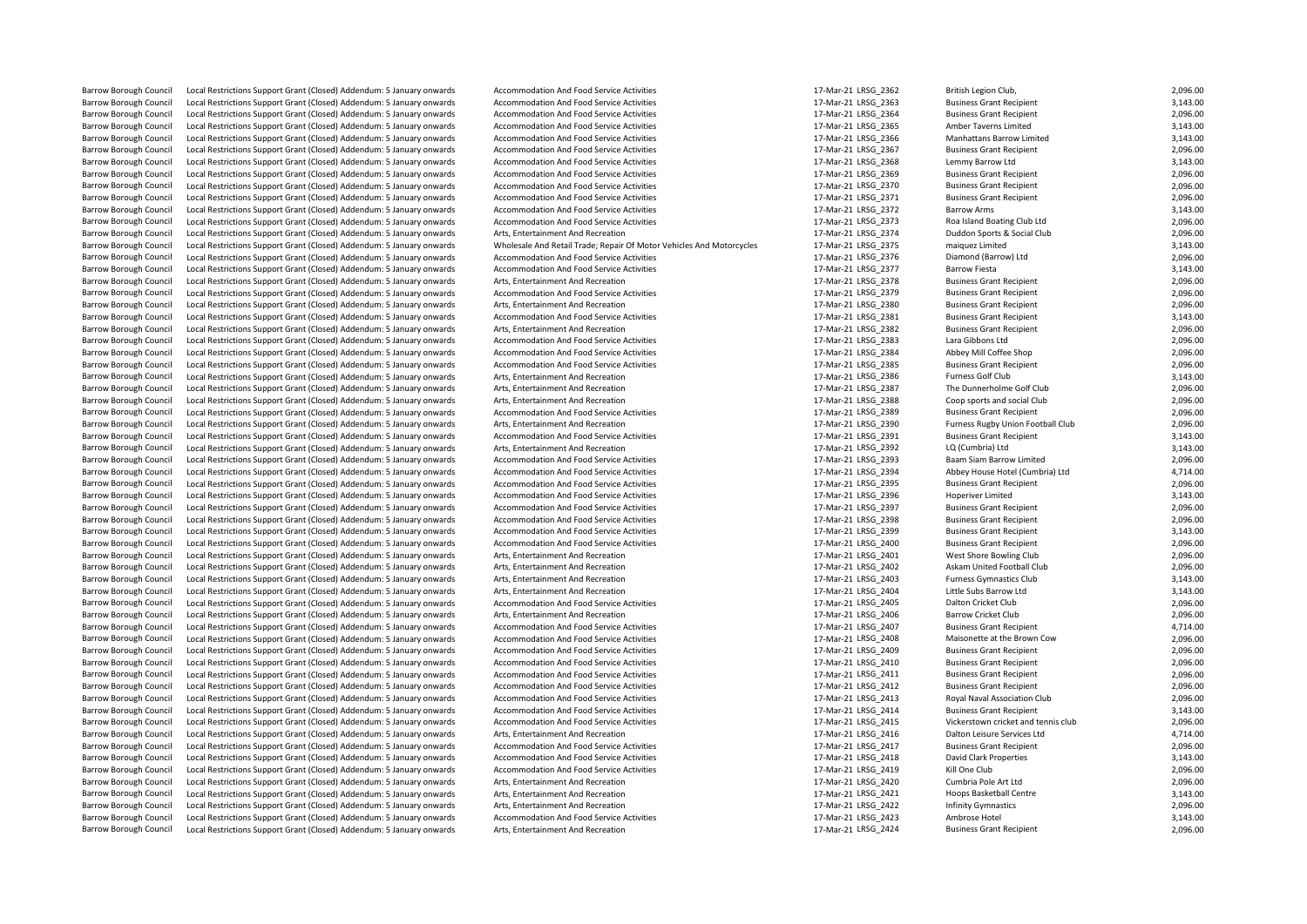Barrow Borough Council Local Restrictions Support Grant (Closed) Addendum: 5 January onwards Accommodation And Food Service Activities 17-Mar-21 LRSG\_2428 Business Grant Recipient 2,096.00 Local Restrictions Support Grant (Closed) Addendum: 5 January onwards Local Restrictions Support Grant (Closed) Addendum: 5 January onwards Barrow Borough Council Local Restrictions Support Grant (Closed) Addendum: 5 January onwards Wholesale And Retail Trade; Repair Of Motor Vehicles And Motorcycles 17-Mar-21 LRSG\_2482 Business Grant Recipient 2,096.00 Barrow Borough Council Local Restrictions Support Grant (Closed) Addendum: 5 January onwards Wholesale And Retail Trade; Repair Of Motor Vehicles And Motorcycles 17-Mar-21 LRSG\_2486 Efflorescence Ltd 2,096.00

Local Restrictions Support Grant (Closed) Addendum: 5 January onwards Arts, Entertainment And Recreation and Recreation 17-Mar-21 LRSG\_2449 Elite Dance & Fitness Ltd 2, 2006. [1] Arts, Entertainment And Arts, Entertainment Example Council Council Council Council Addendum: 5 January onwards Accommodation And Food Service Activities 17-Mar-21 LRSG\_2452 Izgara Barrow Izgara Barrow Inc. 2,096.2000 17-Mar-21 LRSG\_2452 Izgara Barrow Limited 2,000 Barrow Borough Council Local Restrictions Support Grant (Closed) Addendum: 5 January onwards Accommodation And Food Service Activities 17-Mar-21 LRSG\_2457 Beluto Properties 17-Mar-21 LRSG\_2457 Beluto Properties 3,143.000 B Local Restrictions Support Grant (Closed) Addendum: 5 January onwards accommodation And Food Service Activities and the state of the state of the 17-Mar-21 LRSG\_2460 Trident Hotels (South Lal<br>1 Acal Restrictions Support Gr Barrow Borough Council Local Restrictions Support Grant (Closed) Addendum: 5 January onwards Wholesale And Retail Trade; Repair Of Motor Vehicles And Motorcycles 17-Mar-21 LRSG\_2465 Cumbria Embroidery & Print 2,096.000.<br>Ba Barrow Borough Council Local Restrictions Support Grant (Closed) Addendum: 5 January onwards Wholesale And Retail Trade; Repair Of Motor Vehicles And Motorcycles 17-Mar-21 LRSG\_2469 Kutz Barrow 2,096.000 Kutz Barrow 2,000 Barrow Borough Council Local Restrictions Support Grant (Closed) Addendum: 5 January onwards Wholesale And Retail Trade; Repair Of Motor Vehicles And Motorcycles 17-Mar-21 LRSG\_2473 Abbey Rd car sale Itd 2,096.000 ENTERPRI Barrow Borough Council Local Restrictions Support Grant (Closed) Addendum: 5 January onwards Wholesale And Retail Trade; Repair Of Motor Vehicles And Motorcycles 17-Mar-21 LRSG\_2477 Business Grant Recipient Closed) Addendu

Barrow Borough Council Local Restrictions Support Grant (Closed) Addendum: 5 January onwards Accommodation And Food Service Activities 17-Mar-21 LRSG\_2425 Business Grant Recipient 2,096.00<br>17-Mar-21 LRSG 2426 Business Gran Barrow Borough Council Local Restrictions Support Grant (Closed) Addendum: 5 January onwards Accommodation And Food Service Activities 17-Mar-21 LRSG\_2426 Business Grant Recipient 2,096.00<br>17-Mar-21 LRSG\_2426 Business Gran Barrow Borough Council Local Restrictions Support Grant (Closed) Addendum: 5 January onwards Accommodation And Food Service Activities 17-Mar-21 LRSG\_2427 GPW Leisure Grant Recipient 2,096.00<br>17-Mar-21 LRSG\_2428 Business G Barrow Borough Council Local Restrictions Support Grant (Closed) Addendum: 5 January onwards Accommodation And Reord Service Activities and and The Sample of the Service Activities 17-Mar-21 LRSG\_2429 CHAD in Askam Limited Barrow Borough Council Local Restrictions Support Grant (Closed) Addendum: 5 January onwards Arts, Entertainment And Recreation 17-Mar-21 LRSG\_2430 Barrow Underground Music Society 2,096.00 Barrow Borough Council Local Restrictions Support Grant (Closed) Addendum: 5 January onwards Accommodation And Food Service Activities 17-Mar-21 LRSG\_2431 Walney Island South End Caravan Site 4,714.00<br>17-Mar-21 LRSG\_2432 B Barrow Borough Council Local Restrictions Support Grant (Closed) Addendum: 5 January onwards Accommodation And Food Service Activities 17-Mar-21 LRSG\_2432 Business Grant Recipient 2,096.00<br>17-Mar-21 LRSG\_2433 Rusiness Gran Barrow Borough Council Local Restrictions Support Grant (Closed) Addendum: 5 January onwards Accommodation And Food Service Activities and Motorcycles 17-Mar-21 LRSG\_2433 Business Grant Recipient 3,143.00<br>Barrow Borough Co Barrow Borough Council Local Restrictions Support Grant (Closed) Addendum: 5 January onwards Wholesale And Retail Trade; Repair Of Motor Vehicles And Motorcycles 17-Mar-21 LRSG\_2434 Gold Planner Ltd 3,143.00<br>Barrow Borough Barrow Borough Council Local Restrictions Support Grant (Closed) Addendum: 5 January onwards Accommodation And Food Service Activities 17 Mar-21 LRSG\_2435 Business Grant Recipient 4,714.00<br>17-Mar-21 LRSG\_2436 Hawcoat Park Barrow Borough Council Local Restrictions Support Grant (Closed) Addendum: 5 January onwards Accommodation And Food Service Activities 17-Mar-21 LRSG\_2437 Business Grant Recipient 2,096.00<br>17-Mar-21 LRSG\_2438 Business Gran Local Restrictions Support Grant (Closed) Addendum: 5 January onwards Accommodation And Food Service Activities 1990 1990 17-Mar-21 LRSG\_2438 Business Grant Recipient 2,096.00<br>Local Restrictions Support Grant (Closed) Adde Barrow Borough Council Local Restrictions Support Grant (Closed) Addendum: 5 January onwards Accommodation And Food Service Activities 17-Mar-21 LRSG\_2439 Lucidity Group/Townhouse 17-Mar-21 LRSG\_2439 Lucidity Group/Townhou Barrow Borough Council Local Restrictions Support Grant (Closed) Addendum: 5 January onwards Accommodation And Food Service Activities 17-Mar-21 LRSG\_2440 Business Grant Recipient 2,096.00<br>17-Mar-21 LRSG\_2441 Sweet Penner Barrow Borough Council Local Restrictions Support Grant (Closed) Addendum: 5 January onwards Accommodation And Food Service Activities 17-Mar-21 LRSG\_2441 Sweet Pepper Café Ltd Support Grant Restrictions Support Grant (Clo Barrow Borough Council Local Restrictions Support Grant (Closed) Addendum: 5 January onwards Accommodation And Food Service Activities 17-Mar-21 LRSG\_2442 Business Grant Recipient 2,096.00<br>17-Mar-21 LRSG 2443 Eden Retreat Barrow Borough Council Local Restrictions Support Grant (Closed) Addendum: 5 January onwards Accommodation And Food Service Activities 17-Mar-21 LRSG\_2443 Eden Retreat Ltd Eden Retreat Ltd 2,096.00<br>Barrow Borough Council L Barrow Borough Council Local Restrictions Support Grant (Closed) Addendum: 5 January onwards Accommodation And Food Service Activities 17-Mar-21 LRSG 2445 Diggles Ltd Diggles Ltd 3,143.00 Barrow Borough Council Local Restrictions Support Grant (Closed) Addendum: 5 January onwards Accommodation And Food Service Activities 17 Mar-21 LRSG\_2446 RHBB Ltd T/A The Royal Hotel 3,143.00<br>17-Mar-21 LRSG 2447 Business Barrow Borough Council Local Restrictions Support Grant (Closed) Addendum: 5 January onwards Accommodation And Food Service Activities 17-Mar-21 LRSG\_2447 Business Grant Recipient 2,096.00<br>Barrow Borough Council Local Rest Barrow Borough Council Local Restrictions Support Grant (Closed) Addendum: 5 January onwards Accommodation And Food Service Activities 17-Mar-21 LRSG\_2448 Marilyns (Barrow) Limited 3,143.00<br>Barrow Borough Council Local Res Barrow Borough Council Local Restrictions Support Grant (Closed) Addendum: 5 January onwards Accommodation And Food Service Activities 17-Mar-21 LRSG\_2450 Business Grant Recipient 17-Mar-21 LRSG\_2450 Business Grant Recipie Barrow Borough Council Local Restrictions Support Grant (Closed) Addendum: 5 January onwards Accommodation And Food Service Activities 17-Mar-21 LRSG\_2451 Bar 20 Dalton Limited 2,096.00<br>17-Mar-21 LRSG 2452 Izgara Barrow Li Barrow Borough Council Local Restrictions Support Grant (Closed) Addendum: 5 January onwards Arts, Entertainment And Recreation and Recreation 17-Mar-21 LRSG\_2453 Crossfit Barrow 2,096.00<br>Barrow Borough Council Local Restr Barrow Borough Council Local Restrictions Support Grant (Closed) Addendum: 5 January onwards Accommodation And Food Service Activities and the state of the state and and Food Service Activities 17-Mar-21 LRSG\_2455 BLUEBIRD Barrow Borough Council Local Restrictions Support Grant (Closed) Addendum: 5 January onwards Accommodation And Food Service Activities 17-Mar-21 LRSG\_2455 BLUEBIRD HOTELS LIMITED 3,143.00<br>17-Mar-21 LRSG\_2455 Business Grant Barrow Borough Council Local Restrictions Support Grant (Closed) Addendum: 5 January onwards Accommodation And Food Service Activities 17-Mar-21 LRSG\_2456 Business Grant Recipient 2,096.00<br>Barrow Borough Council Local Rest Barrow Borough Council Local Restrictions Support Grant (Closed) Addendum: 5 January onwards Accommodation And Food Service Activities 17-Mar-21 LRSG\_2458 Beluto Properties 17-Mar-21 LRSG\_2458 Beluto Properties 2,096.00<br>17 Barrow Borough Council Local Restrictions Support Grant (Closed) Addendum: 5 January onwards Accommodation And Food Service Activities and accommodation And Food Service Activities 17-Mar-21 LRSG\_2459 Beluto Properties 3,1 Barrow Borough Council Local Restrictions Support Grant (Closed) Addendum: 5 January onwards Accommodation And Food Service Activities 17-Mar-21 LRSG\_2461 Business Grant Recipient 2,096.00<br>Barrow Borough Council Local Rest Barrow Borough Council Local Restrictions Support Grant (Closed) Addendum: 5 January onwards Accommodation And Food Service Activities 17-Mar-21 LRSG 2462 Business Grant Recipient 2,096.00 Barrow Borough Council Local Restrictions Support Grant (Closed) Addendum: 5 January onwards Accommodation And Food Service Activities and Motorcycles 17-Mar-21 LRSG\_2463 The Barrow Rugby Football Club Ltd 2,096.00<br>Barrow Barrow Borough Council Local Restrictions Support Grant (Closed) Addendum: 5 January onwards Wholesale And Retail Trade; Repair Of Motor Vehicles And Motorcycles 17-Mar-21 LRSG\_2464 Mr Mister Ltd Motor Vehicles And Retail Local Restrictions Support Grant (Closed) Addendum: 5 January onwards Wholesale And Retail Trade; Repair Of Motor Vehicles And Motorcycles 17-Mar-21 LRSG\_2466 Business Grant Recipient 2,096.00 Barrow Borough Council Local Restrictions Support Grant (Closed) Addendum: 5 January onwards Arts, Entertainment And Recreation extension and Recreation 17-Mar-21 LRSG\_2467 SW Lakes District Scouts 2,096.00<br>Barrow Borough Local Restrictions Support Grant (Closed) Addendum: 5 January onwards Wholesale And Retail Trade; Repair Of Motor Vehicles And Motorcycles 17-Mar-21 LRSG\_2468 Autoimage Cars LTD 2,096.00<br>Local Restrictions Support Grant (C Barrow Borough Council Local Restrictions Support Grant (Closed) Addendum: 5 January onwards Wholesale And Retail Trade; Repair Of Motor Vehicles And Motorcycles 17-Mar-21 LRSG\_2470 Business Grant Recipient 2,096.00 Barrow Borough Council Local Restrictions Support Grant (Closed) Addendum: 5 January onwards Wholesale And Retail Trade; Repair Of Motor Vehicles And Motorcycles 17-Mar-21 LRSG\_2471 Business Grant Recipient 2,096.00<br>Barrow Barrow Borough Council Local Restrictions Support Grant (Closed) Addendum: 5 January onwards Wholesale And Retail Trade; Repair Of Motor Vehicles And Motorcycles 17-Mar-21 LRSG\_2472 Business Grant Recipient 2,096.00<br>Barrow Barrow Borough Council Local Restrictions Support Grant (Closed) Addendum: 5 January onwards Wholesale And Retail Trade; Repair Of Motor Vehicles And Motorcycles 17-Mar-21 LRSG\_2474 HALO ENTERPRISES LIMITED 2,096.00<br>Barrow Local Restrictions Support Grant (Closed) Addendum: 5 January onwards Wholesale And Retail Trade; Repair Of Motor Vehicles And Motorcycles 17-Mar-21 LRSG\_2475 Cutting Edge Dalton Ltd 2,096.00 Barrow Borough Council Local Restrictions Support Grant (Closed) Addendum: 5 January onwards Wholesale And Retail Trade; Repair Of Motor Vehicles And Motorcycles 17-Mar-21 LRSG\_2476 Business Grant Recipient 2,096.00<br>Barrow Local Restrictions Support Grant (Closed) Addendum: 5 January onwards Wholesale And Retail Trade; Repair Of Motor Vehicles And Motorcycles 17-Mar-21 LRSG\_2478 Radiance Beauty 2,096.00 Barrow Borough Council Local Restrictions Support Grant (Closed) Addendum: 5 January onwards Wholesale And Retail Trade; Repair Of Motor Vehicles And Motorcycles 17-Mar-21 LRSG\_2479 So Silver 2006.00 Barrow Borough Council Local Restrictions Support Grant (Closed) Addendum: 5 January onwards Wholesale And Retail Trade; Repair Of Motor Vehicles And Motorcycles 17-Mar-21 LRSG\_2480 Lads and Dads Clothing Ltd 2,096.00<br>Barr Barrow Borough Council Local Restrictions Support Grant (Closed) Addendum: 5 January onwards Wholesale And Retail Trade; Repair Of Motor Vehicles And Motorcycles 17-Mar-21 LRSG\_2481 RWE Tanning Ltd, T/A The Sun Shack 2,096 Barrow Borough Council Local Restrictions Support Grant (Closed) Addendum: 5 January onwards Wholesale And Retail Trade; Repair Of Motor Vehicles And Motorcycles 17-Mar-21 LRSG\_2483 Business Grant Recipient 2,096.00 Barrow Borough Council Local Restrictions Support Grant (Closed) Addendum: 5 January onwards Wholesale And Retail Trade; Repair Of Motor Vehicles And Motorcycles 17-Mar-21 LRSG\_2484 Maiquez Limited 3,143.00<br>Barrow Borough Barrow Borough Council Local Restrictions Support Grant (Closed) Addendum: 5 January onwards Wholesale And Retail Trade; Repair Of Motor Vehicles And Motorcycles 17-Mar-21 LRSG\_2485 Business Grant Recipient 2,096.00<br>Rarrow Barrow Borough Council Local Restrictions Support Grant (Closed) Addendum: 5 January onwards Wholesale And Retail Trade; Repair Of Motor Vehicles And Motorcycles 17-Mar-21 LRSG\_2487 Business Grant Recipient 2,096.00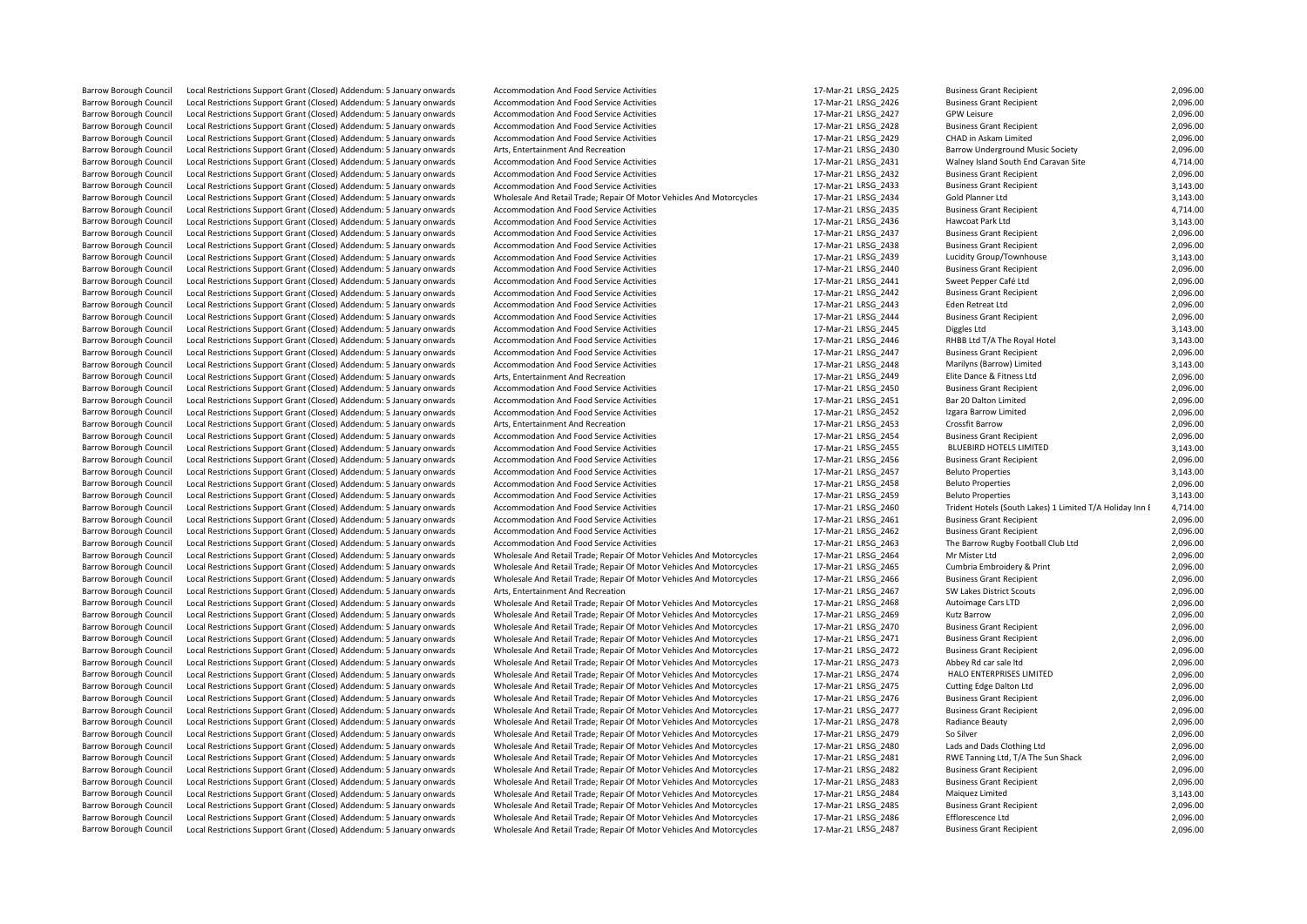Barrow Borough Council Local Restrictions Support Grant (Closed) Addendum: 5 January onwards Wholesale And Retail Trade; Repair Of Motor Vehicles And Motorcycles 17-Mar-21 LRSG 2550

| Barrow Borough Council                                         | Local Restrictions Support Grant (Closed) Addendum: 5 January onwards                                                                          | Wholesale And Retail Trade; Repair Of Motor Vehicles And Motorcycles                                                                         | 17-Mar-21 LRSG 2488                        | <b>Business Grant Recipient</b>                         | 2,096.0             |
|----------------------------------------------------------------|------------------------------------------------------------------------------------------------------------------------------------------------|----------------------------------------------------------------------------------------------------------------------------------------------|--------------------------------------------|---------------------------------------------------------|---------------------|
| <b>Barrow Borough Council</b>                                  | Local Restrictions Support Grant (Closed) Addendum: 5 January onwards                                                                          | Wholesale And Retail Trade; Repair Of Motor Vehicles And Motorcycles                                                                         | 17-Mar-21 LRSG 2489                        | <b>Furness Furniture</b>                                | 2,096.0             |
| <b>Barrow Borough Council</b>                                  | Local Restrictions Support Grant (Closed) Addendum: 5 January onwards                                                                          | Wholesale And Retail Trade; Repair Of Motor Vehicles And Motorcycles                                                                         | 17-Mar-21 LRSG 2490                        | <b>Business Grant Recipient</b>                         | 2,096.0             |
| Barrow Borough Council                                         | Local Restrictions Support Grant (Closed) Addendum: 5 January onwards                                                                          | Wholesale And Retail Trade; Repair Of Motor Vehicles And Motorcycles                                                                         | 17-Mar-21 LRSG 2491                        | <b>Business Grant Recipient</b>                         | 2,096.0             |
| Barrow Borough Council                                         | Local Restrictions Support Grant (Closed) Addendum: 5 January onwards                                                                          | Wholesale And Retail Trade; Repair Of Motor Vehicles And Motorcycles                                                                         | 17-Mar-21 LRSG_2492                        | G Richardson Gentry                                     | 2,096.0             |
| Barrow Borough Council                                         | Local Restrictions Support Grant (Closed) Addendum: 5 January onwards                                                                          | Wholesale And Retail Trade; Repair Of Motor Vehicles And Motorcycles                                                                         | 17-Mar-21 LRSG 2493                        | <b>Business Grant Recipient</b>                         | 2,096.0             |
| <b>Barrow Borough Council</b>                                  | Local Restrictions Support Grant (Closed) Addendum: 5 January onwards                                                                          | Wholesale And Retail Trade; Repair Of Motor Vehicles And Motorcycles                                                                         | 17-Mar-21 LRSG 2494                        | <b>Business Grant Recipient</b>                         | 2,096.0             |
| <b>Barrow Borough Council</b>                                  | Local Restrictions Support Grant (Closed) Addendum: 5 January onwards                                                                          | Wholesale And Retail Trade; Repair Of Motor Vehicles And Motorcycles                                                                         | 17-Mar-21 LRSG 2495                        | Salon One Highfield Limited                             | 2,096.0             |
| <b>Barrow Borough Council</b>                                  | Local Restrictions Support Grant (Closed) Addendum: 5 January onwards                                                                          | Wholesale And Retail Trade; Repair Of Motor Vehicles And Motorcycles                                                                         | 17-Mar-21 LRSG 2496                        | <b>Business Grant Recipient</b>                         | 2,096.0             |
| <b>Barrow Borough Council</b>                                  | Local Restrictions Support Grant (Closed) Addendum: 5 January onwards                                                                          | Wholesale And Retail Trade; Repair Of Motor Vehicles And Motorcycles                                                                         | 17-Mar-21 LRSG 2497                        | Searle Audio Ltd                                        | 2,096.0             |
| <b>Barrow Borough Council</b>                                  | Local Restrictions Support Grant (Closed) Addendum: 5 January onwards                                                                          | Wholesale And Retail Trade; Repair Of Motor Vehicles And Motorcycles                                                                         | 17-Mar-21 LRSG 2498                        | <b>Business Grant Recipient</b>                         | 2,096.0             |
| <b>Barrow Borough Council</b>                                  | Local Restrictions Support Grant (Closed) Addendum: 5 January onwards                                                                          | Wholesale And Retail Trade; Repair Of Motor Vehicles And Motorcycles                                                                         | 17-Mar-21 LRSG 2499                        | Weird or Wonderful Ltd                                  | 2,096.0             |
| <b>Barrow Borough Council</b>                                  | Local Restrictions Support Grant (Closed) Addendum: 5 January onwards                                                                          | Wholesale And Retail Trade; Repair Of Motor Vehicles And Motorcycles                                                                         | 17-Mar-21 LRSG 2500                        | 17sport                                                 | 2,096.0             |
| Barrow Borough Council                                         | Local Restrictions Support Grant (Closed) Addendum: 5 January onwards                                                                          | <b>Other Service Activities</b>                                                                                                              | 17-Mar-21 LRSG 2501                        | Love Yoga                                               | 2,096.0             |
| <b>Barrow Borough Council</b>                                  | Local Restrictions Support Grant (Closed) Addendum: 5 January onwards                                                                          | <b>Other Service Activities</b>                                                                                                              | 17-Mar-21 LRSG 2502                        | <b>Business Grant Recipient</b>                         | 2,096.0             |
| <b>Barrow Borough Council</b>                                  | Local Restrictions Support Grant (Closed) Addendum: 5 January onwards                                                                          | Wholesale And Retail Trade; Repair Of Motor Vehicles And Motorcycles                                                                         | 17-Mar-21 LRSG 2503                        | <b>Business Grant Recipient</b>                         | 2,096.0             |
| <b>Barrow Borough Council</b>                                  | Local Restrictions Support Grant (Closed) Addendum: 5 January onwards                                                                          | Wholesale And Retail Trade; Repair Of Motor Vehicles And Motorcycles                                                                         | 17-Mar-21 LRSG 2504                        | <b>Business Grant Recipient</b>                         | 2,096.0             |
| <b>Barrow Borough Council</b>                                  | Local Restrictions Support Grant (Closed) Addendum: 5 January onwards                                                                          | Wholesale And Retail Trade; Repair Of Motor Vehicles And Motorcycles                                                                         | 17-Mar-21 LRSG_2505                        | Investacc Pension Trustees Limited                      | 2,096.0             |
| Barrow Borough Council                                         | Local Restrictions Support Grant (Closed) Addendum: 5 January onwards                                                                          | Professional, Scientific And Technical Activities                                                                                            | 17-Mar-21 LRSG 2506                        | <b>Business Grant Recipient</b>                         | 2,096.0             |
| Barrow Borough Council                                         | Local Restrictions Support Grant (Closed) Addendum: 5 January onwards                                                                          | Wholesale And Retail Trade; Repair Of Motor Vehicles And Motorcycles                                                                         | 17-Mar-21 LRSG 2507                        | <b>Business Grant Recipient</b>                         | 2,096.0             |
| <b>Barrow Borough Council</b>                                  | Local Restrictions Support Grant (Closed) Addendum: 5 January onwards                                                                          | Wholesale And Retail Trade; Repair Of Motor Vehicles And Motorcycles                                                                         | 17-Mar-21 LRSG 2508                        | <b>Business Grant Recipient</b>                         | 2,096.0             |
| <b>Barrow Borough Council</b>                                  | Local Restrictions Support Grant (Closed) Addendum: 5 January onwards                                                                          | Wholesale And Retail Trade; Repair Of Motor Vehicles And Motorcycles                                                                         | 17-Mar-21 LRSG 2509                        | <b>Business Grant Recipient</b>                         | 2,096.0             |
| <b>Barrow Borough Council</b>                                  | Local Restrictions Support Grant (Closed) Addendum: 5 January onwards                                                                          | Wholesale And Retail Trade; Repair Of Motor Vehicles And Motorcycles                                                                         | 17-Mar-21 LRSG 2510                        | J T Vehicles South Lakes Ltd                            | 2,096.0             |
| <b>Barrow Borough Council</b>                                  | Local Restrictions Support Grant (Closed) Addendum: 5 January onwards                                                                          | Arts, Entertainment And Recreation                                                                                                           | 17-Mar-21 LRSG 2511                        | Lobo BJJ Ltd                                            | 2,096.0             |
| Barrow Borough Council                                         | Local Restrictions Support Grant (Closed) Addendum: 5 January onwards                                                                          | Wholesale And Retail Trade; Repair Of Motor Vehicles And Motorcycles                                                                         | 17-Mar-21 LRSG_2512                        | <b>Business Grant Recipient</b>                         | 2,096.0             |
| <b>Barrow Borough Council</b>                                  | Local Restrictions Support Grant (Closed) Addendum: 5 January onwards                                                                          | Wholesale And Retail Trade; Repair Of Motor Vehicles And Motorcycles                                                                         | 17-Mar-21 LRSG_2513                        | Bliss pedispa                                           | 2,096.0             |
| Barrow Borough Council                                         | Local Restrictions Support Grant (Closed) Addendum: 5 January onwards                                                                          | Wholesale And Retail Trade; Repair Of Motor Vehicles And Motorcycles                                                                         | 17-Mar-21 LRSG_2514                        | Cumbria Sewing & Craft Centre Limited                   | 3,143.0             |
| <b>Barrow Borough Council</b>                                  | Local Restrictions Support Grant (Closed) Addendum: 5 January onwards                                                                          | Wholesale And Retail Trade; Repair Of Motor Vehicles And Motorcycles                                                                         | 17-Mar-21 LRSG 2515                        | <b>Sweetie Pies</b>                                     | 2,096.0             |
| <b>Barrow Borough Council</b>                                  | Local Restrictions Support Grant (Closed) Addendum: 5 January onwards                                                                          | Wholesale And Retail Trade; Repair Of Motor Vehicles And Motorcycles                                                                         | 17-Mar-21 LRSG_2516                        | <b>Business Grant Recipient</b>                         | 2,096.0             |
| <b>Barrow Borough Council</b>                                  | Local Restrictions Support Grant (Closed) Addendum: 5 January onwards                                                                          | Wholesale And Retail Trade; Repair Of Motor Vehicles And Motorcycles                                                                         | 17-Mar-21 LRSG 2517                        | <b>Business Grant Recipient</b>                         | 2,096.0             |
| <b>Barrow Borough Council</b>                                  | Local Restrictions Support Grant (Closed) Addendum: 5 January onwards                                                                          | Arts, Entertainment And Recreation                                                                                                           | 17-Mar-21 LRSG 2518                        | Graves (Cumberland) Ltd                                 | 4,714.0             |
| <b>Barrow Borough Council</b>                                  | Local Restrictions Support Grant (Closed) Addendum: 5 January onwards                                                                          | Wholesale And Retail Trade; Repair Of Motor Vehicles And Motorcycles                                                                         | 17-Mar-21 LRSG 2519                        | <b>Business Grant Recipient</b>                         | 2,096.0             |
| Barrow Borough Council                                         | Local Restrictions Support Grant (Closed) Addendum: 5 January onwards                                                                          | Wholesale And Retail Trade; Repair Of Motor Vehicles And Motorcycles                                                                         | 17-Mar-21 LRSG 2520                        | <b>Business Grant Recipient</b>                         | 2,096.0             |
| <b>Barrow Borough Council</b>                                  | Local Restrictions Support Grant (Closed) Addendum: 5 January onwards                                                                          | Wholesale And Retail Trade; Repair Of Motor Vehicles And Motorcycles                                                                         | 17-Mar-21 LRSG 2521                        | <b>Business Grant Recipient</b>                         | 2,096.0             |
| Barrow Borough Council                                         | Local Restrictions Support Grant (Closed) Addendum: 5 January onwards                                                                          | Wholesale And Retail Trade; Repair Of Motor Vehicles And Motorcycles                                                                         | 17-Mar-21 LRSG_2522                        | <b>Business Grant Recipient</b>                         | 2,096.0             |
| Barrow Borough Council                                         | Local Restrictions Support Grant (Closed) Addendum: 5 January onwards                                                                          | Wholesale And Retail Trade; Repair Of Motor Vehicles And Motorcycles                                                                         | 17-Mar-21 LRSG 2523                        | Furness Laptop Repair Limited                           | 2,096.0             |
| Barrow Borough Council                                         | Local Restrictions Support Grant (Closed) Addendum: 5 January onwards                                                                          | Wholesale And Retail Trade; Repair Of Motor Vehicles And Motorcycles                                                                         | 17-Mar-21 LRSG_2524                        | Feel Fabulous Hair and Beauty Ltd                       | 2,096.0             |
| <b>Barrow Borough Council</b>                                  | Local Restrictions Support Grant (Closed) Addendum: 5 January onwards                                                                          | Wholesale And Retail Trade; Repair Of Motor Vehicles And Motorcycles                                                                         | 17-Mar-21 LRSG 2525                        | <b>Business Grant Recipient</b>                         | 2,096.0             |
| <b>Barrow Borough Council</b>                                  | Local Restrictions Support Grant (Closed) Addendum: 5 January onwards                                                                          | Wholesale And Retail Trade; Repair Of Motor Vehicles And Motorcycles                                                                         | 17-Mar-21 LRSG_2526                        | <b>Business Grant Recipient</b>                         | 2,096.0             |
| <b>Barrow Borough Council</b>                                  | Local Restrictions Support Grant (Closed) Addendum: 5 January onwards                                                                          | Wholesale And Retail Trade; Repair Of Motor Vehicles And Motorcycles                                                                         | 17-Mar-21 LRSG 2527                        | <b>Business Grant Recipient</b>                         | 2,096.0             |
| Barrow Borough Council                                         | Local Restrictions Support Grant (Closed) Addendum: 5 January onwards                                                                          | Accommodation And Food Service Activities                                                                                                    | 17-Mar-21 LRSG_2528                        | Crooklands Casuals Football Club                        | 2,096.0             |
| <b>Barrow Borough Council</b>                                  | Local Restrictions Support Grant (Closed) Addendum: 5 January onwards                                                                          | Wholesale And Retail Trade; Repair Of Motor Vehicles And Motorcycles                                                                         | 17-Mar-21 LRSG 2529                        | <b>Special Occasions</b>                                | 2,096.0             |
| <b>Barrow Borough Council</b>                                  | Local Restrictions Support Grant (Closed) Addendum: 5 January onwards                                                                          | Wholesale And Retail Trade; Repair Of Motor Vehicles And Motorcycles                                                                         | 17-Mar-21 LRSG 2530                        | HH77 LTD                                                | 3,143.0             |
| <b>Barrow Borough Council</b>                                  | Local Restrictions Support Grant (Closed) Addendum: 5 January onwards                                                                          | Wholesale And Retail Trade; Repair Of Motor Vehicles And Motorcycles                                                                         | 17-Mar-21 LRSG 2531                        | Polished Nail and Beauty Training & Cara Tinning Skin C | 2,096.0             |
| Barrow Borough Council                                         | Local Restrictions Support Grant (Closed) Addendum: 5 January onwards                                                                          | Wholesale And Retail Trade; Repair Of Motor Vehicles And Motorcycles                                                                         | 17-Mar-21 LRSG_2532                        | <b>Business Grant Recipient</b>                         | 2,096.0             |
| <b>Barrow Borough Council</b>                                  | Local Restrictions Support Grant (Closed) Addendum: 5 January onwards                                                                          | Wholesale And Retail Trade; Repair Of Motor Vehicles And Motorcycles                                                                         | 17-Mar-21 LRSG 2533                        | <b>Business Grant Recipient</b>                         | 3,143.0             |
| <b>Barrow Borough Council</b>                                  | Local Restrictions Support Grant (Closed) Addendum: 5 January onwards                                                                          | Wholesale And Retail Trade; Repair Of Motor Vehicles And Motorcycles                                                                         | 17-Mar-21 LRSG_2534                        | <b>Business Grant Recipient</b>                         | 2,096.0             |
| <b>Barrow Borough Council</b>                                  | Local Restrictions Support Grant (Closed) Addendum: 5 January onwards                                                                          | Wholesale And Retail Trade; Repair Of Motor Vehicles And Motorcycles                                                                         | 17-Mar-21 LRSG 2535                        | All that glitters                                       | 2,096.0             |
| <b>Barrow Borough Council</b>                                  | Local Restrictions Support Grant (Closed) Addendum: 5 January onwards                                                                          | Wholesale And Retail Trade; Repair Of Motor Vehicles And Motorcycles                                                                         | 17-Mar-21 LRSG 2536                        | LA CHIC                                                 | 2,096.0             |
| <b>Barrow Borough Council</b>                                  | Local Restrictions Support Grant (Closed) Addendum: 5 January onwards                                                                          | Wholesale And Retail Trade; Repair Of Motor Vehicles And Motorcycles                                                                         | 17-Mar-21 LRSG 2537                        | Posh Flowers Ltd                                        | 2,096.0             |
| Barrow Borough Council                                         | Local Restrictions Support Grant (Closed) Addendum: 5 January onwards                                                                          | Wholesale And Retail Trade; Repair Of Motor Vehicles And Motorcycles                                                                         | 17-Mar-21 LRSG_2538                        | <b>Business Grant Recipient</b>                         | 2,096.0             |
| <b>Barrow Borough Council</b>                                  | Local Restrictions Support Grant (Closed) Addendum: 5 January onwards                                                                          | Arts, Entertainment And Recreation                                                                                                           | 17-Mar-21 LRSG 2539                        | Dalton United Football Club                             | 2,096.0             |
| <b>Barrow Borough Council</b>                                  | Local Restrictions Support Grant (Closed) Addendum: 5 January onwards                                                                          | Wholesale And Retail Trade; Repair Of Motor Vehicles And Motorcycles                                                                         | 17-Mar-21 LRSG 2540                        | <b>Business Grant Recipient</b>                         | 2,096.0             |
| <b>Barrow Borough Council</b>                                  | Local Restrictions Support Grant (Closed) Addendum: 5 January onwards                                                                          | Wholesale And Retail Trade; Repair Of Motor Vehicles And Motorcycles                                                                         | 17-Mar-21 LRSG 2541                        | Pets Paradise                                           | 2,096.0             |
| Barrow Borough Council                                         | Local Restrictions Support Grant (Closed) Addendum: 5 January onwards                                                                          | Wholesale And Retail Trade; Repair Of Motor Vehicles And Motorcycles                                                                         | 17-Mar-21 LRSG_2542                        | The Little Flower Company                               | 2,096.0             |
| <b>Barrow Borough Council</b>                                  | Local Restrictions Support Grant (Closed) Addendum: 5 January onwards                                                                          | Wholesale And Retail Trade; Repair Of Motor Vehicles And Motorcycles                                                                         | 17-Mar-21 LRSG 2543                        | <b>Business Grant Recipient</b>                         | 2,096.0             |
| <b>Barrow Borough Council</b>                                  | Local Restrictions Support Grant (Closed) Addendum: 5 January onwards                                                                          | Accommodation And Food Service Activities                                                                                                    | 17-Mar-21 LRSG_2544                        | <b>Business Grant Recipient</b>                         | 2,096.0             |
| Barrow Borough Council                                         | Local Restrictions Support Grant (Closed) Addendum: 5 January onwards                                                                          | Wholesale And Retail Trade; Repair Of Motor Vehicles And Motorcycles                                                                         | 17-Mar-21 LRSG 2545                        | <b>Business Grant Recipient</b>                         | 2,096.0             |
| Barrow Borough Council                                         | Local Restrictions Support Grant (Closed) Addendum: 5 January onwards                                                                          | Accommodation And Food Service Activities                                                                                                    | 17-Mar-21 LRSG 2546                        | <b>Business Grant Recipient</b>                         | 2,096.0             |
| Barrow Borough Council                                         | Local Restrictions Support Grant (Closed) Addendum: 5 January onwards                                                                          | Wholesale And Retail Trade; Repair Of Motor Vehicles And Motorcycles                                                                         | 17-Mar-21 LRSG 2547                        | Raggz                                                   | 2,096.0             |
| Barrow Borough Council                                         | Local Restrictions Support Grant (Closed) Addendum: 5 January onwards                                                                          | Wholesale And Retail Trade; Repair Of Motor Vehicles And Motorcycles                                                                         | 17-Mar-21 LRSG 2548                        | Got It Covered Ltd                                      | 2,096.0             |
| <b>Barrow Borough Council</b><br><b>Barrow Borough Council</b> | Local Restrictions Support Grant (Closed) Addendum: 5 January onwards<br>Local Restrictions Support Graph (Closed) Addendum: 5 January onwards | Wholesale And Retail Trade; Repair Of Motor Vehicles And Motorcycles<br>Wholesale And Retail Trade: Renair Of Motor Vehicles And Motorcycles | 17-Mar-21 LRSG 2549<br>17-Mar-21 LRSG 2550 | <b>Business Grant Recipient</b><br>The Mane Man         | 2,096.0<br>2.096.00 |
|                                                                |                                                                                                                                                |                                                                                                                                              |                                            |                                                         |                     |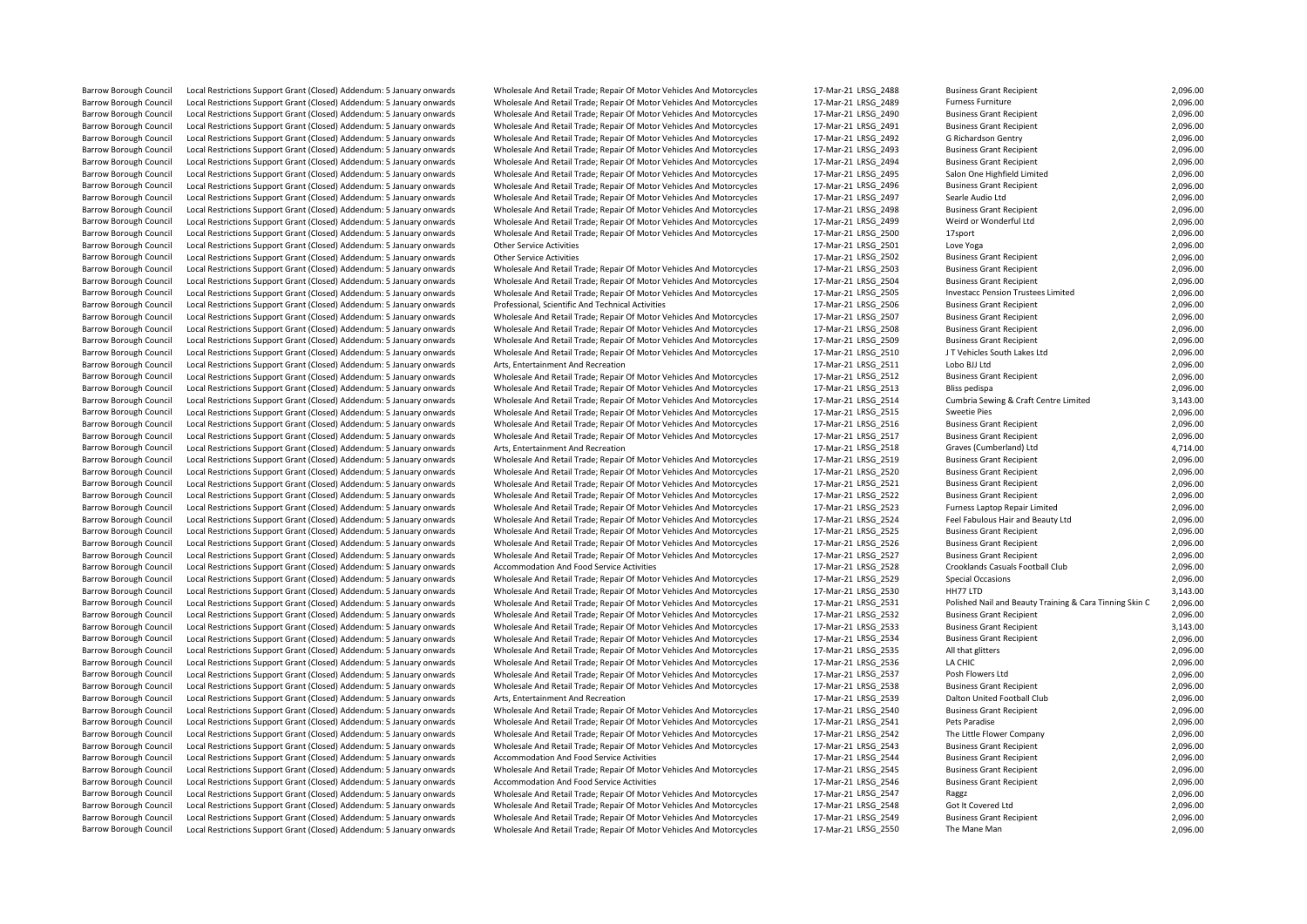| <b>Barrow Borough Council</b> | Local Restrictions Support Grant (Closed) Addendum: 5 January onwards | Wholesale And Retail Trade; Repair Of Motor Vehicles And Motorcycles | 17-Mar-21 LRSG_2551 | Atomic Comica                                     | 2,096.00 |
|-------------------------------|-----------------------------------------------------------------------|----------------------------------------------------------------------|---------------------|---------------------------------------------------|----------|
| <b>Barrow Borough Council</b> | Local Restrictions Support Grant (Closed) Addendum: 5 January onwards | Wholesale And Retail Trade; Repair Of Motor Vehicles And Motorcycles | 17-Mar-21 LRSG 2552 | <b>Business Grant Recipient</b>                   | 2,096.00 |
| <b>Barrow Borough Council</b> | Local Restrictions Support Grant (Closed) Addendum: 5 January onwards | Wholesale And Retail Trade; Repair Of Motor Vehicles And Motorcycles | 17-Mar-21 LRSG 2553 | <b>Business Grant Recipient</b>                   | 2,096.00 |
| <b>Barrow Borough Council</b> | Local Restrictions Support Grant (Closed) Addendum: 5 January onwards | Wholesale And Retail Trade; Repair Of Motor Vehicles And Motorcycles | 17-Mar-21 LRSG 2554 | Refine Medispa limited                            | 2,096.00 |
| <b>Barrow Borough Council</b> | Local Restrictions Support Grant (Closed) Addendum: 5 January onwards | Wholesale And Retail Trade; Repair Of Motor Vehicles And Motorcycles | 17-Mar-21 LRSG 2555 | <b>Business Grant Recipient</b>                   | 2,096.00 |
| <b>Barrow Borough Council</b> | Local Restrictions Support Grant (Closed) Addendum: 5 January onwards | Wholesale And Retail Trade; Repair Of Motor Vehicles And Motorcycles | 17-Mar-21 LRSG 2556 | <b>Business Grant Recipient</b>                   | 2,096.00 |
| <b>Barrow Borough Council</b> | Local Restrictions Support Grant (Closed) Addendum: 5 January onwards | Wholesale And Retail Trade; Repair Of Motor Vehicles And Motorcycles | 17-Mar-21 LRSG 2557 | <b>Business Grant Recipient</b>                   | 2,096.00 |
| <b>Barrow Borough Council</b> | Local Restrictions Support Grant (Closed) Addendum: 5 January onwards | Wholesale And Retail Trade; Repair Of Motor Vehicles And Motorcycles | 17-Mar-21 LRSG 2558 | DEVRO BARBERSHOP LTD                              | 2,096.00 |
| <b>Barrow Borough Council</b> | Local Restrictions Support Grant (Closed) Addendum: 5 January onwards | Wholesale And Retail Trade; Repair Of Motor Vehicles And Motorcycles | 17-Mar-21 LRSG 2559 | <b>Business Grant Recipient</b>                   | 2,096.00 |
| <b>Barrow Borough Council</b> | Local Restrictions Support Grant (Closed) Addendum: 5 January onwards | Wholesale And Retail Trade; Repair Of Motor Vehicles And Motorcycles | 17-Mar-21 LRSG 2560 | <b>TNT Comms Ltd</b>                              | 3,143.00 |
| <b>Barrow Borough Council</b> | Local Restrictions Support Grant (Closed) Addendum: 5 January onwards | Arts, Entertainment And Recreation                                   | 17-Mar-21 LRSG 2561 | Barrow Island Community & Sports Trust Facility   | 2,096.00 |
| <b>Barrow Borough Council</b> | Local Restrictions Support Grant (Closed) Addendum: 5 January onwards | Wholesale And Retail Trade; Repair Of Motor Vehicles And Motorcycles | 17-Mar-21 LRSG 2562 | <b>Business Grant Recipient</b>                   | 2,096.00 |
| <b>Barrow Borough Council</b> | Local Restrictions Support Grant (Closed) Addendum: 5 January onwards | Wholesale And Retail Trade; Repair Of Motor Vehicles And Motorcycles | 17-Mar-21 LRSG 2563 | vision tv                                         | 2,096.00 |
| <b>Barrow Borough Council</b> | Local Restrictions Support Grant (Closed) Addendum: 5 January onwards | Wholesale And Retail Trade; Repair Of Motor Vehicles And Motorcycles | 17-Mar-21 LRSG 2564 | Speed of Sound LTD                                | 2,096.00 |
| <b>Barrow Borough Council</b> | Local Restrictions Support Grant (Closed) Addendum: 5 January onwards | Wholesale And Retail Trade; Repair Of Motor Vehicles And Motorcycles | 17-Mar-21 LRSG 2565 | David Atkinson Car Sales                          | 2,096.00 |
| <b>Barrow Borough Council</b> | Local Restrictions Support Grant (Closed) Addendum: 5 January onwards | Wholesale And Retail Trade; Repair Of Motor Vehicles And Motorcycles | 17-Mar-21 LRSG 2566 | <b>Business Grant Recipient</b>                   | 2,096.00 |
| <b>Barrow Borough Council</b> | Local Restrictions Support Grant (Closed) Addendum: 5 January onwards | Wholesale And Retail Trade; Repair Of Motor Vehicles And Motorcycles | 17-Mar-21 LRSG 2567 | North West Consumables                            | 2,096.00 |
| <b>Barrow Borough Council</b> | Local Restrictions Support Grant (Closed) Addendum: 5 January onwards | Wholesale And Retail Trade; Repair Of Motor Vehicles And Motorcycles | 17-Mar-21 LRSG 2568 | Darren Roby collectors                            | 2,096.00 |
| <b>Barrow Borough Council</b> | Local Restrictions Support Grant (Closed) Addendum: 5 January onwards | Wholesale And Retail Trade; Repair Of Motor Vehicles And Motorcycles | 17-Mar-21 LRSG 2569 | <b>Business Grant Recipient</b>                   | 2.096.00 |
| <b>Barrow Borough Council</b> | Local Restrictions Support Grant (Closed) Addendum: 5 January onwards | <b>Other Service Activities</b>                                      | 17-Mar-21 LRSG 2570 | <b>Business Grant Recipient</b>                   | 2,096.00 |
| <b>Barrow Borough Council</b> | Local Restrictions Support Grant (Closed) Addendum: 5 January onwards | Wholesale And Retail Trade; Repair Of Motor Vehicles And Motorcycles | 17-Mar-21 LRSG 2571 | <b>Business Grant Recipient</b>                   | 3,143.00 |
| Barrow Borough Council        | Local Restrictions Support Grant (Closed) Addendum: 5 January onwards | Wholesale And Retail Trade; Repair Of Motor Vehicles And Motorcycles | 17-Mar-21 LRSG_2572 | <b>Business Grant Recipient</b>                   | 2,096.00 |
| <b>Barrow Borough Council</b> | Local Restrictions Support Grant (Closed) Addendum: 5 January onwards | Wholesale And Retail Trade; Repair Of Motor Vehicles And Motorcycles | 17-Mar-21 LRSG 2573 | <b>Business Grant Recipient</b>                   | 2,096.00 |
| <b>Barrow Borough Council</b> | Local Restrictions Support Grant (Closed) Addendum: 5 January onwards | Wholesale And Retail Trade; Repair Of Motor Vehicles And Motorcycles | 17-Mar-21 LRSG 2574 | <b>Business Grant Recipient</b>                   | 2,096.00 |
| <b>Barrow Borough Council</b> | Local Restrictions Support Grant (Closed) Addendum: 5 January onwards | Arts, Entertainment And Recreation                                   | 17-Mar-21 LRSG 2575 | ESCAPE ROOM (Barrow Itd)                          | 2,096.00 |
| <b>Barrow Borough Council</b> | Local Restrictions Support Grant (Closed) Addendum: 5 January onwards | Wholesale And Retail Trade; Repair Of Motor Vehicles And Motorcycles | 17-Mar-21 LRSG 2576 | <b>Business Grant Recipient</b>                   | 2,096.00 |
| <b>Barrow Borough Council</b> | Local Restrictions Support Grant (Closed) Addendum: 5 January onwards | Wholesale And Retail Trade; Repair Of Motor Vehicles And Motorcycles | 17-Mar-21 LRSG_2577 | <b>Business Grant Recipient</b>                   | 2,096.00 |
| <b>Barrow Borough Council</b> | Local Restrictions Support Grant (Closed) Addendum: 5 January onwards | Wholesale And Retail Trade; Repair Of Motor Vehicles And Motorcycles | 17-Mar-21 LRSG 2578 | <b>Business Grant Recipient</b>                   | 2,096.00 |
| <b>Barrow Borough Council</b> | Local Restrictions Support Grant (Closed) Addendum: 5 January onwards | Arts, Entertainment And Recreation                                   | 17-Mar-21 LRSG 2579 | <b>Business Grant Recipient</b>                   | 2,096.00 |
| <b>Barrow Borough Council</b> | Local Restrictions Support Grant (Closed) Addendum: 5 January onwards | Wholesale And Retail Trade; Repair Of Motor Vehicles And Motorcycles | 17-Mar-21 LRSG 2580 | Marsha Lee                                        | 2,096.00 |
| <b>Barrow Borough Council</b> | Local Restrictions Support Grant (Closed) Addendum: 5 January onwards | <b>Other Service Activities</b>                                      | 17-Mar-21 LRSG_2581 | <b>Business Grant Recipient</b>                   | 2,096.00 |
| <b>Barrow Borough Council</b> | Local Restrictions Support Grant (Closed) Addendum: 5 January onwards | Arts, Entertainment And Recreation                                   | 17-Mar-21 LRSG 2582 | Urban Extreme Ltd                                 | 4,714.00 |
| <b>Barrow Borough Council</b> | Local Restrictions Support Grant (Closed) Addendum: 5 January onwards | Wholesale And Retail Trade; Repair Of Motor Vehicles And Motorcycles | 17-Mar-21 LRSG 2583 | Susan Dunn Limited                                | 2,096.00 |
| <b>Barrow Borough Council</b> | Local Restrictions Support Grant (Closed) Addendum: 5 January onwards | Wholesale And Retail Trade; Repair Of Motor Vehicles And Motorcycles | 17-Mar-21 LRSG 2584 | Guy Perry Ltd                                     | 3,143.00 |
| <b>Barrow Borough Council</b> | Local Restrictions Support Grant (Closed) Addendum: 5 January onwards | Accommodation And Food Service Activities                            | 17-Mar-21 LRSG 2585 | Roose Pioneers ARLFC                              | 2,096.00 |
| <b>Barrow Borough Council</b> | Local Restrictions Support Grant (Closed) Addendum: 5 January onwards | Wholesale And Retail Trade; Repair Of Motor Vehicles And Motorcycles | 17-Mar-21 LRSG 2586 | <b>Business Grant Recipient</b>                   | 2,096.00 |
| <b>Barrow Borough Council</b> | Local Restrictions Support Grant (Closed) Addendum: 5 January onwards | Wholesale And Retail Trade; Repair Of Motor Vehicles And Motorcycles | 17-Mar-21 LRSG 2587 | <b>Business Grant Recipient</b>                   | 2,096.00 |
| <b>Barrow Borough Council</b> | Local Restrictions Support Grant (Closed) Addendum: 5 January onwards | Wholesale And Retail Trade; Repair Of Motor Vehicles And Motorcycles | 17-Mar-21 LRSG 2588 | Furness Watch and Jewellery Ltd                   | 2,096.00 |
| <b>Barrow Borough Council</b> | Local Restrictions Support Grant (Closed) Addendum: 5 January onwards | <b>Other Service Activities</b>                                      | 17-Mar-21 LRSG 2589 | <b>Business Grant Recipient</b>                   | 2,096.00 |
| <b>Barrow Borough Council</b> | Local Restrictions Support Grant (Closed) Addendum: 5 January onwards | <b>Other Service Activities</b>                                      | 17-Mar-21 LRSG 2590 | MJ Hairdressing LTD Trading as The Hair Lounge    | 2,096.00 |
| <b>Barrow Borough Council</b> | Local Restrictions Support Grant (Closed) Addendum: 5 January onwards | Accommodation And Food Service Activities                            | 17-Mar-21 LRSG 2591 | <b>Transfigure Fitness Ltd</b>                    | 2,096.00 |
| <b>Barrow Borough Council</b> | Local Restrictions Support Grant (Closed) Addendum: 5 January onwards | Wholesale And Retail Trade; Repair Of Motor Vehicles And Motorcycles | 17-Mar-21 LRSG 2592 | The Eco Shop                                      | 2,096.00 |
| Barrow Borough Council        | Local Restrictions Support Grant (Closed) Addendum: 5 January onwards | Accommodation And Food Service Activities                            | 17-Mar-21 LRSG_2593 | <b>Barrow Sporting Club Limited</b>               | 2,096.00 |
| <b>Barrow Borough Council</b> | Local Restrictions Support Grant (Closed) Addendum: 5 January onwards | <b>Other Service Activities</b>                                      | 17-Mar-21 LRSG 2594 | Asylum 287 Barbershop                             | 2,096.00 |
| <b>Barrow Borough Council</b> | Local Restrictions Support Grant (Closed) Addendum: 5 January onwards | Wholesale And Retail Trade; Repair Of Motor Vehicles And Motorcycles | 17-Mar-21 LRSG_2595 | The Vapour Bar                                    | 2,096.00 |
| <b>Barrow Borough Council</b> | Local Restrictions Support Grant (Closed) Addendum: 5 January onwards | Wholesale And Retail Trade; Repair Of Motor Vehicles And Motorcycles | 17-Mar-21 LRSG 2596 | <b>Business Grant Recipient</b>                   | 2,096.00 |
| <b>Barrow Borough Council</b> | Local Restrictions Support Grant (Closed) Addendum: 5 January onwards | Wholesale And Retail Trade; Repair Of Motor Vehicles And Motorcycles | 17-Mar-21 LRSG 2597 | <b>Business Grant Recipient</b>                   | 2,096.00 |
| <b>Barrow Borough Council</b> | Local Restrictions Support Grant (Closed) Addendum: 5 January onwards | Wholesale And Retail Trade; Repair Of Motor Vehicles And Motorcycles | 17-Mar-21 LRSG 2598 | <b>Business Grant Recipient</b>                   | 2,096.00 |
| <b>Barrow Borough Council</b> | Local Restrictions Support Grant (Closed) Addendum: 5 January onwards | Wholesale And Retail Trade; Repair Of Motor Vehicles And Motorcycles | 17-Mar-21 LRSG 2599 | Harts the Jewellers                               | 2,096.00 |
| <b>Barrow Borough Council</b> | Local Restrictions Support Grant (Closed) Addendum: 5 January onwards | <b>Other Service Activities</b>                                      | 17-Mar-21 LRSG 2600 | <b>Business Grant Recipient</b>                   | 2,096.00 |
| <b>Barrow Borough Council</b> | Local Restrictions Support Grant (Closed) Addendum: 5 January onwards | Wholesale And Retail Trade; Repair Of Motor Vehicles And Motorcycles | 17-Mar-21 LRSG 2601 | The Bridal House                                  | 2,096.00 |
| <b>Barrow Borough Council</b> | Local Restrictions Support Grant (Closed) Addendum: 5 January onwards | Wholesale And Retail Trade; Repair Of Motor Vehicles And Motorcycles | 17-Mar-21 LRSG 2602 | Suzie B                                           | 2,096.00 |
| <b>Barrow Borough Council</b> | Local Restrictions Support Grant (Closed) Addendum: 5 January onwards | <b>Other Service Activities</b>                                      | 17-Mar-21 LRSG 2603 | <b>Business Grant Recipient</b>                   | 2,096.00 |
| <b>Barrow Borough Council</b> | Local Restrictions Support Grant (Closed) Addendum: 5 January onwards | Wholesale And Retail Trade; Repair Of Motor Vehicles And Motorcycles | 17-Mar-21 LRSG 2604 | <b>Business Grant Recipient</b>                   | 2,096.00 |
| <b>Barrow Borough Council</b> | Local Restrictions Support Grant (Closed) Addendum: 5 January onwards | Wholesale And Retail Trade; Repair Of Motor Vehicles And Motorcycles | 17-Mar-21 LRSG 2605 | <b>Business Grant Recipient</b>                   | 2,096.00 |
| <b>Barrow Borough Council</b> | Local Restrictions Support Grant (Closed) Addendum: 5 January onwards | Wholesale And Retail Trade; Repair Of Motor Vehicles And Motorcycles | 17-Mar-21 LRSG 2606 | Paul French Salon                                 | 2,096.00 |
| <b>Barrow Borough Council</b> | Local Restrictions Support Grant (Closed) Addendum: 5 January onwards | Wholesale And Retail Trade; Repair Of Motor Vehicles And Motorcycles | 17-Mar-21 LRSG 2607 | St Mary's Hospice T/A HOSPICE OF ST MARY OF FURNE | 2,096.00 |
| <b>Barrow Borough Council</b> | Local Restrictions Support Grant (Closed) Addendum: 5 January onwards | Wholesale And Retail Trade; Repair Of Motor Vehicles And Motorcycles | 17-Mar-21 LRSG 2608 | St Mary's Hospice                                 | 4,714.00 |
| <b>Barrow Borough Council</b> | Local Restrictions Support Grant (Closed) Addendum: 5 January onwards | Wholesale And Retail Trade; Repair Of Motor Vehicles And Motorcycles | 17-Mar-21 LRSG_2609 | Coco Cheveux Ltd                                  | 2,096.00 |
| <b>Barrow Borough Council</b> | Local Restrictions Support Grant (Closed) Addendum: 5 January onwards | Accommodation And Food Service Activities                            | 17-Mar-21 LRSG 2610 | <b>Business Grant Recipient</b>                   | 2,096.00 |
| <b>Barrow Borough Council</b> | Local Restrictions Support Grant (Closed) Addendum: 5 January onwards | Wholesale And Retail Trade; Repair Of Motor Vehicles And Motorcycles | 17-Mar-21 LRSG 2611 | South West Cumbria United Area                    | 2,096.00 |
| <b>Barrow Borough Council</b> | Local Restrictions Support Grant (Closed) Addendum: 5 January onwards | <b>Other Service Activities</b>                                      | 17-Mar-21 LRSG 2612 | <b>Beau Laser Aesthetics</b>                      | 2,096.00 |
| <b>Barrow Borough Council</b> | Local Restrictions Support Grant (Closed) Addendum: 5 January onwards | Wholesale And Retail Trade; Repair Of Motor Vehicles And Motorcycles | 17-Mar-21 LRSG 2613 | Elegance Hair Salon                               | 2,096.00 |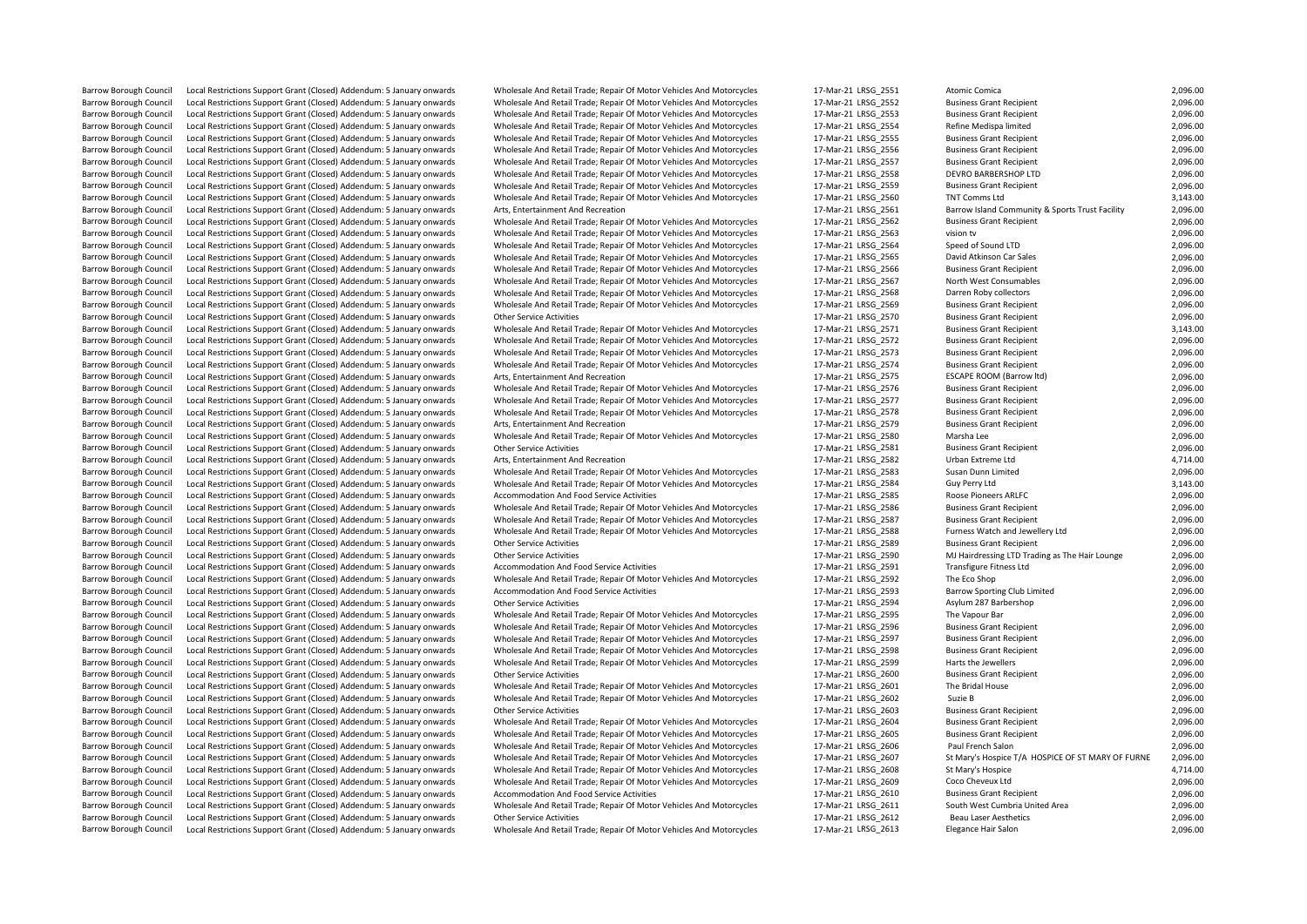| Barrow Borough Counci         | Local Restrictions Support Grant (Closed) Addendum: 5 January onwards                                                                          | <u>Wriglesale And Retail Trade; Repair Of Motor Venicles And MotorCycles</u>                                                                 | TN-M91-ST FR2A SDT4 | A & L Craits                                    | Z,UYO.UU             |
|-------------------------------|------------------------------------------------------------------------------------------------------------------------------------------------|----------------------------------------------------------------------------------------------------------------------------------------------|---------------------|-------------------------------------------------|----------------------|
| <b>Barrow Borough Council</b> | Local Restrictions Support Grant (Closed) Addendum: 5 January onwards                                                                          | Wholesale And Retail Trade; Repair Of Motor Vehicles And Motorcycles                                                                         | 17-Mar-21 LRSG 2615 | <b>Business Grant Recipient</b>                 | 2,096.00             |
| <b>Barrow Borough Council</b> | Local Restrictions Support Grant (Closed) Addendum: 5 January onwards                                                                          | Wholesale And Retail Trade; Repair Of Motor Vehicles And Motorcycles                                                                         | 17-Mar-21 LRSG 2616 | <b>Business Grant Recipient</b>                 | 2,096.00             |
| <b>Barrow Borough Council</b> | Local Restrictions Support Grant (Closed) Addendum: 5 January onwards                                                                          | <b>Other Service Activities</b>                                                                                                              | 17-Mar-21 LRSG_2617 | <b>Business Grant Recipient</b>                 | 2,096.00             |
| <b>Barrow Borough Council</b> | Local Restrictions Support Grant (Closed) Addendum: 5 January onwards                                                                          | Wholesale And Retail Trade; Repair Of Motor Vehicles And Motorcycles                                                                         | 17-Mar-21 LRSG 2618 | A SPOT Ltd                                      | 2,096.00             |
| <b>Barrow Borough Council</b> | Local Restrictions Support Grant (Closed) Addendum: 5 January onwards                                                                          | Wholesale And Retail Trade; Repair Of Motor Vehicles And Motorcycles                                                                         | 17-Mar-21 LRSG 2619 | <b>TNT Records</b>                              | 2,096.00             |
| <b>Barrow Borough Council</b> | Local Restrictions Support Grant (Closed) Addendum: 5 January onwards                                                                          | Wholesale And Retail Trade; Repair Of Motor Vehicles And Motorcycles                                                                         | 17-Mar-21 LRSG 2620 | The Bobby Pin                                   | 2,096.00             |
| <b>Barrow Borough Council</b> | Local Restrictions Support Grant (Closed) Addendum: 5 January onwards                                                                          | Accommodation And Food Service Activities                                                                                                    | 17-Mar-21 LRSG 2621 | <b>Business Grant Recipient</b>                 | 2,096.00             |
| <b>Barrow Borough Council</b> | Local Restrictions Support Grant (Closed) Addendum: 5 January onwards                                                                          | Wholesale And Retail Trade; Repair Of Motor Vehicles And Motorcycles                                                                         | 17-Mar-21 LRSG 2622 | <b>Business Grant Recipient</b>                 | 2,096.00             |
| <b>Barrow Borough Council</b> | Local Restrictions Support Grant (Closed) Addendum: 5 January onwards                                                                          | Wholesale And Retail Trade; Repair Of Motor Vehicles And Motorcycles                                                                         | 17-Mar-21 LRSG 2623 | <b>Business Grant Recipient</b>                 | 2,096.00             |
| <b>Barrow Borough Council</b> | Local Restrictions Support Grant (Closed) Addendum: 5 January onwards                                                                          | Wholesale And Retail Trade; Repair Of Motor Vehicles And Motorcycles                                                                         | 17-Mar-21 LRSG 2624 | <b>Business Grant Recipient</b>                 | 2,096.00             |
| <b>Barrow Borough Council</b> | Local Restrictions Support Grant (Closed) Addendum: 5 January onwards                                                                          | Accommodation And Food Service Activities                                                                                                    | 17-Mar-21 LRSG 2625 | Masonic Hall                                    | 2,096.00             |
| <b>Barrow Borough Council</b> | Local Restrictions Support Grant (Closed) Addendum: 5 January onwards                                                                          | Wholesale And Retail Trade; Repair Of Motor Vehicles And Motorcycles                                                                         | 17-Mar-21 LRSG 2626 | <b>Abbey Blinds</b>                             | 2,096.00             |
| <b>Barrow Borough Council</b> | Local Restrictions Support Grant (Closed) Addendum: 5 January onwards                                                                          | Arts, Entertainment And Recreation                                                                                                           | 17-Mar-21 LRSG 2627 | Abbots Vale Community Centre                    | 2,096.00             |
| <b>Barrow Borough Council</b> | Local Restrictions Support Grant (Closed) Addendum: 5 January onwards                                                                          | Wholesale And Retail Trade; Repair Of Motor Vehicles And Motorcycles                                                                         | 17-Mar-21 LRSG 2628 | Dandy's Ltd                                     | 3,143.00             |
| <b>Barrow Borough Council</b> | Local Restrictions Support Grant (Closed) Addendum: 5 January onwards                                                                          | Wholesale And Retail Trade; Repair Of Motor Vehicles And Motorcycles                                                                         | 17-Mar-21 LRSG 2629 | Expressions of Lancaster Ltd                    | 2,096.00             |
| <b>Barrow Borough Council</b> | Local Restrictions Support Grant (Closed) Addendum: 5 January onwards                                                                          | Wholesale And Retail Trade; Repair Of Motor Vehicles And Motorcycles                                                                         | 17-Mar-21 LRSG 2630 | Pozo Barber                                     | 2,096.00             |
| <b>Barrow Borough Council</b> | Local Restrictions Support Grant (Closed) Addendum: 5 January onwards                                                                          | Wholesale And Retail Trade; Repair Of Motor Vehicles And Motorcycles                                                                         | 17-Mar-21 LRSG_2631 | <b>Business Grant Recipient</b>                 | 2,096.00             |
| <b>Barrow Borough Council</b> | Local Restrictions Support Grant (Closed) Addendum: 5 January onwards                                                                          | Wholesale And Retail Trade; Repair Of Motor Vehicles And Motorcycles                                                                         | 17-Mar-21 LRSG 2632 | Angel nails                                     | 2,096.00             |
| <b>Barrow Borough Council</b> | Local Restrictions Support Grant (Closed) Addendum: 5 January onwards                                                                          | Wholesale And Retail Trade; Repair Of Motor Vehicles And Motorcycles                                                                         | 17-Mar-21 LRSG 2633 | House of Hair                                   | 2,096.00             |
| <b>Barrow Borough Council</b> | Local Restrictions Support Grant (Closed) Addendum: 5 January onwards                                                                          | Wholesale And Retail Trade; Repair Of Motor Vehicles And Motorcycles                                                                         | 17-Mar-21 LRSG 2634 | <b>Business Grant Recipient</b>                 | 2,096.00             |
| <b>Barrow Borough Council</b> | Local Restrictions Support Grant (Closed) Addendum: 5 January onwards                                                                          | <b>Other Service Activities</b>                                                                                                              | 17-Mar-21 LRSG 2635 | Tony Hand Car Wash Ltd                          | 2,096.00             |
| <b>Barrow Borough Council</b> | Local Restrictions Support Grant (Closed) Addendum: 5 January onwards                                                                          | Wholesale And Retail Trade; Repair Of Motor Vehicles And Motorcycles                                                                         | 17-Mar-21 LRSG 2636 | South Lakes Interiors Ltd                       | 2,096.00             |
| <b>Barrow Borough Council</b> | Local Restrictions Support Grant (Closed) Addendum: 5 January onwards                                                                          | <b>Other Service Activities</b>                                                                                                              | 17-Mar-21 LRSG 2637 | <b>Business Grant Recipient</b>                 | 2,096.00             |
| <b>Barrow Borough Council</b> | Local Restrictions Support Grant (Closed) Addendum: 5 January onwards                                                                          | Arts, Entertainment And Recreation                                                                                                           | 17-Mar-21 LRSG 2638 | <b>Business Grant Recipient</b>                 | 2,096.00             |
| <b>Barrow Borough Council</b> | Local Restrictions Support Grant (Closed) Addendum: 5 January onwards                                                                          | Wholesale And Retail Trade; Repair Of Motor Vehicles And Motorcycles                                                                         | 17-Mar-21 LRSG 2639 | <b>Business Grant Recipient</b>                 | 2,096.00             |
| <b>Barrow Borough Council</b> | Local Restrictions Support Grant (Closed) Addendum: 5 January onwards                                                                          | Wholesale And Retail Trade; Repair Of Motor Vehicles And Motorcycles                                                                         | 17-Mar-21 LRSG 2640 | <b>Business Grant Recipient</b>                 | 2,096.00             |
| <b>Barrow Borough Council</b> | Local Restrictions Support Grant (Closed) Addendum: 5 January onwards                                                                          | Wholesale And Retail Trade; Repair Of Motor Vehicles And Motorcycles                                                                         | 17-Mar-21 LRSG 2641 | SB Wallpaper                                    | 2,096.00             |
| <b>Barrow Borough Council</b> | Local Restrictions Support Grant (Closed) Addendum: 5 January onwards                                                                          | Wholesale And Retail Trade; Repair Of Motor Vehicles And Motorcycles                                                                         | 17-Mar-21 LRSG 2642 | Ian Ford Books Limited                          | 2,096.00             |
| <b>Barrow Borough Council</b> | Local Restrictions Support Grant (Closed) Addendum: 5 January onwards                                                                          | Wholesale And Retail Trade; Repair Of Motor Vehicles And Motorcycles                                                                         | 17-Mar-21 LRSG 2643 | All Style Tattoos Ltd                           | 2,096.00             |
| <b>Barrow Borough Council</b> |                                                                                                                                                |                                                                                                                                              | 17-Mar-21 LRSG_2644 | <b>Istanbul Barber</b>                          |                      |
| <b>Barrow Borough Council</b> | Local Restrictions Support Grant (Closed) Addendum: 5 January onwards<br>Local Restrictions Support Grant (Closed) Addendum: 5 January onwards | Wholesale And Retail Trade; Repair Of Motor Vehicles And Motorcycles<br>Wholesale And Retail Trade; Repair Of Motor Vehicles And Motorcycles | 17-Mar-21 LRSG 2645 | <b>Business Grant Recipient</b>                 | 2,096.00<br>2,096.00 |
| <b>Barrow Borough Council</b> |                                                                                                                                                |                                                                                                                                              |                     | Mind In Furness                                 |                      |
|                               | Local Restrictions Support Grant (Closed) Addendum: 5 January onwards                                                                          | Wholesale And Retail Trade; Repair Of Motor Vehicles And Motorcycles                                                                         | 17-Mar-21 LRSG_2646 |                                                 | 2,096.00             |
| <b>Barrow Borough Council</b> | Local Restrictions Support Grant (Closed) Addendum: 5 January onwards                                                                          | Wholesale And Retail Trade; Repair Of Motor Vehicles And Motorcycles                                                                         | 17-Mar-21 LRSG 2647 | <b>Business Grant Recipient</b>                 | 2,096.00             |
| <b>Barrow Borough Council</b> | Local Restrictions Support Grant (Closed) Addendum: 5 January onwards                                                                          | Wholesale And Retail Trade; Repair Of Motor Vehicles And Motorcycles                                                                         | 17-Mar-21 LRSG 2648 | <b>Business Grant Recipient</b>                 | 2,096.00             |
| <b>Barrow Borough Council</b> | Local Restrictions Support Grant (Closed) Addendum: 5 January onwards                                                                          | Wholesale And Retail Trade; Repair Of Motor Vehicles And Motorcycles                                                                         | 17-Mar-21 LRSG 2649 | <b>Business Grant Recipient</b>                 | 2,096.00             |
| <b>Barrow Borough Council</b> | Local Restrictions Support Grant (Closed) Addendum: 5 January onwards                                                                          | Wholesale And Retail Trade; Repair Of Motor Vehicles And Motorcycles                                                                         | 17-Mar-21 LRSG_2650 | The Owl Sanctuary                               | 2,096.00             |
| <b>Barrow Borough Council</b> | Local Restrictions Support Grant (Closed) Addendum: 5 January onwards                                                                          | <b>Other Service Activities</b>                                                                                                              | 17-Mar-21 LRSG_2651 | SA Salon                                        | 2,096.00             |
| <b>Barrow Borough Council</b> | Local Restrictions Support Grant (Closed) Addendum: 5 January onwards                                                                          | Wholesale And Retail Trade; Repair Of Motor Vehicles And Motorcycles                                                                         | 17-Mar-21 LRSG 2652 | <b>Business Grant Recipient</b>                 | 2,096.00             |
| <b>Barrow Borough Council</b> | Local Restrictions Support Grant (Closed) Addendum: 5 January onwards                                                                          | Arts, Entertainment And Recreation                                                                                                           | 17-Mar-21 LRSG 2653 | Holker Old Boys Football Club                   | 2,096.00             |
| <b>Barrow Borough Council</b> | Local Restrictions Support Grant (Closed) Addendum: 5 January onwards                                                                          | Arts, Entertainment And Recreation                                                                                                           | 17-Mar-21 LRSG_2654 | Free Spirit Academy of Dance and Acrobatics Ltd | 2,096.00             |
| <b>Barrow Borough Council</b> | Local Restrictions Support Grant (Closed) Addendum: 5 January onwards                                                                          | Wholesale And Retail Trade; Repair Of Motor Vehicles And Motorcycles                                                                         | 17-Mar-21 LRSG 2655 | South Lakes Cars                                | 2,096.00             |
| <b>Barrow Borough Council</b> | Local Restrictions Support Grant (Closed) Addendum: 5 January onwards                                                                          | Arts, Entertainment And Recreation                                                                                                           | 17-Mar-21 LRSG_2656 | <b>Reaching Wellness Ltd</b>                    | 2,096.00             |
| <b>Barrow Borough Council</b> | Local Restrictions Support Grant (Closed) Addendum: 5 January onwards                                                                          | Wholesale And Retail Trade; Repair Of Motor Vehicles And Motorcycles                                                                         | 17-Mar-21 LRSG 2657 | The Body Shop International                     | 3,143.00             |
| <b>Barrow Borough Council</b> | Local Restrictions Support Grant (Closed) Addendum: 5 January onwards                                                                          | Wholesale And Retail Trade; Repair Of Motor Vehicles And Motorcycles                                                                         | 17-Mar-21 LRSG_2658 | <b>Business Grant Recipient</b>                 | 2,096.00             |
| <b>Barrow Borough Council</b> | Local Restrictions Support Grant (Closed) Addendum: 5 January onwards                                                                          | Wholesale And Retail Trade; Repair Of Motor Vehicles And Motorcycles                                                                         | 17-Mar-21 LRSG 2659 | <b>Business Grant Recipient</b>                 | 2,096.00             |
| <b>Barrow Borough Council</b> | Local Restrictions Support Grant (Closed) Addendum: 5 January onwards                                                                          | Wholesale And Retail Trade; Repair Of Motor Vehicles And Motorcycles                                                                         | 17-Mar-21 LRSG 2660 | <b>Business Grant Recipient</b>                 | 2,096.00             |
| <b>Barrow Borough Council</b> | Local Restrictions Support Grant (Closed) Addendum: 5 January onwards                                                                          | Wholesale And Retail Trade; Repair Of Motor Vehicles And Motorcycles                                                                         | 17-Mar-21 LRSG_2661 | <b>Business Grant Recipient</b>                 | 2,096.00             |
| <b>Barrow Borough Council</b> | Local Restrictions Support Grant (Closed) Addendum: 5 January onwards                                                                          | Accommodation And Food Service Activities                                                                                                    | 17-Mar-21 LRSG_2662 | <b>Business Grant Recipient</b>                 | 2,096.00             |
| <b>Barrow Borough Council</b> | Local Restrictions Support Grant (Closed) Addendum: 5 January onwards                                                                          | Wholesale And Retail Trade; Repair Of Motor Vehicles And Motorcycles                                                                         | 17-Mar-21 LRSG 2663 | Fat Bobs CDs Ltd                                | 2,096.00             |
| <b>Barrow Borough Council</b> | Local Restrictions Support Grant (Closed) Addendum: 5 January onwards                                                                          | Wholesale And Retail Trade; Repair Of Motor Vehicles And Motorcycles                                                                         | 17-Mar-21 LRSG 2664 | <b>Business Grant Recipient</b>                 | 3,143.00             |
| <b>Barrow Borough Council</b> | Local Restrictions Support Grant (Closed) Addendum: 5 January onwards                                                                          | Wholesale And Retail Trade; Repair Of Motor Vehicles And Motorcycles                                                                         | 17-Mar-21 LRSG_2665 | Animal Welfare (Furness)                        | 2,096.00             |
| <b>Barrow Borough Council</b> | Local Restrictions Support Grant (Closed) Addendum: 5 January onwards                                                                          | Wholesale And Retail Trade; Repair Of Motor Vehicles And Motorcycles                                                                         | 17-Mar-21 LRSG_2666 | Animal Welfare (Furness)                        | 2,096.00             |
| <b>Barrow Borough Council</b> | Local Restrictions Support Grant (Closed) Addendum: 5 January onwards                                                                          | Wholesale And Retail Trade; Repair Of Motor Vehicles And Motorcycles                                                                         | 17-Mar-21 LRSG 2667 | <b>Business Grant Recipient</b>                 | 2,096.00             |
| <b>Barrow Borough Council</b> | Local Restrictions Support Grant (Closed) Addendum: 5 January onwards                                                                          | Wholesale And Retail Trade; Repair Of Motor Vehicles And Motorcycles                                                                         | 17-Mar-21 LRSG 2668 | Pye Motors Ltd                                  | 3,143.00             |
| <b>Barrow Borough Council</b> | Local Restrictions Support Grant (Closed) Addendum: 5 January onwards                                                                          | Wholesale And Retail Trade; Repair Of Motor Vehicles And Motorcycles                                                                         | 17-Mar-21 LRSG 2669 | <b>Business Grant Recipient</b>                 | 2,096.00             |
| Barrow Borough Council        | Local Restrictions Support Grant (Closed) Addendum: 5 January onwards                                                                          | Accommodation And Food Service Activities                                                                                                    | 17-Mar-21 LRSG_2670 | <b>Furness Cricket Club</b>                     | 2,096.00             |
| <b>Barrow Borough Council</b> | Local Restrictions Support Grant (Closed) Addendum: 5 January onwards                                                                          | Arts, Entertainment And Recreation                                                                                                           | 17-Mar-21 LRSG 2671 | Cumbria Zoo Co Ltd                              | 4,714.00             |
| <b>Barrow Borough Council</b> | Local Restrictions Support Grant (Closed) Addendum: 5 January onwards                                                                          | Wholesale And Retail Trade; Repair Of Motor Vehicles And Motorcycles                                                                         | 17-Mar-21 LRSG 2672 | Mobility Solutions Barrow Ltd                   | 2,096.00             |
| <b>Barrow Borough Council</b> | Local Restrictions Support Grant (Closed) Addendum: 5 January onwards                                                                          | Wholesale And Retail Trade; Repair Of Motor Vehicles And Motorcycles                                                                         | 17-Mar-21 LRSG 2673 | <b>Business Grant Recipient</b>                 | 2,096.00             |
| <b>Barrow Borough Council</b> | Local Restrictions Support Grant (Closed) Addendum: 5 January onwards                                                                          | Wholesale And Retail Trade; Repair Of Motor Vehicles And Motorcycles                                                                         | 17-Mar-21 LRSG 2674 | CJS Car Sales                                   | 2,096.00             |
| <b>Barrow Borough Council</b> | Local Restrictions Support Grant (Closed) Addendum: 5 January onwards                                                                          | Wholesale And Retail Trade; Repair Of Motor Vehicles And Motorcycles                                                                         | 17-Mar-21 LRSG 2675 | <b>Business Grant Recipient</b>                 | 2,096.00             |
| <b>Barrow Borough Council</b> | Local Restrictions Support Grant (Closed) Addendum: 5 January onwards                                                                          | <b>Other Service Activities</b>                                                                                                              | 17-Mar-21 LRSG 2676 | <b>Business Grant Recipient</b>                 | 2,096.00             |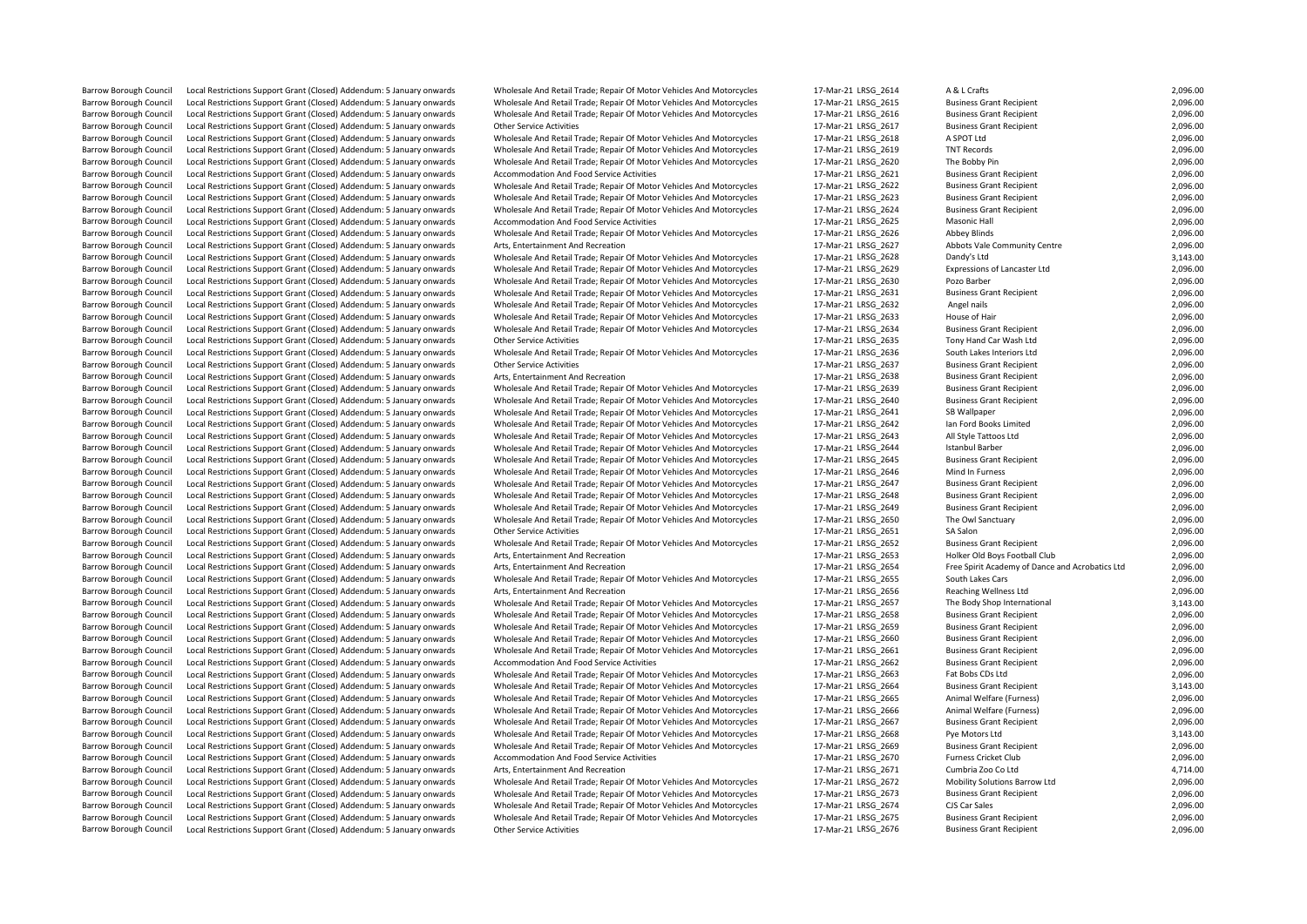Local Restrictions Support Grant (Closed) Addendum: 5 January onwards Barrow Borough Council Local Restrictions Support Grant (Closed) Addendum: 5 January onwards Wholesale And Retail Trade; Repair Of Motor Vehicles And Motorcycles 17-Mar-21 LRSG\_2734 Business Grant Recipient 2,096.00 Barrow Borough Council Local Restrictions Support Grant (Closed) Addendum: 5 January onwards Arts, Entertainment And Recreation 17-Mar-21 LRSG\_2738 Askam rugby club 2,096.00

Exal Restrictions Support Grant (Closed) Addendum: 5 January onwards Other Service Activities on the Service Activities 17-Mar-21 LRSG\_2696 Bank hair and beauty 17-Mar-21 LRSG\_2696 Bank hair and beauty 2,009.000 Bank hair Barrow Borough Council Local Restrictions Support Grant (Closed) Addendum: 5 January onwards Accommodation And Food Service Activities 17-Mar-21 LRSG\_2701 Business Grant Recipient 2,096.000 Business Grant Activities Accomm Local Restrictions Support Grant (Closed) Addendum: 5 January onwards Accommodation And Food Service Activities 1990 1990 12-Mar-21 LRSG\_2704 Specpride Limited Special Limited 2,009 17-Mar-21 LRSG\_2704 Special Prediction A Barrow Borough Council Local Restrictions Support Grant (Closed) Addendum: 5 January onwards Accommodation And Food Service Activities and Motorcycles 17-Mar-21 LRSG\_2709 Business Grant Recipient 2,096.000 Business Grant R Barrow Borough Council Local Restrictions Support Grant (Closed) Addendum: 5 January onwards Arts, Entertainment And Recreation<br>Barrow Borough Council Local Restrictions Support Grant (Closed) Addendum: 5 January onwards W Barrow Borough Council Local Restrictions Support Grant (Closed) Addendum: 5 January onwards Accommodation And Food Service Activities 17-Mar-21 LRSG\_2717 The Ninetailed Fox Cafe 2, 17-Mar-20 LRSG\_2717 The Ninetailed Fox C Barrow Borough Council Local Restrictions Support Grant (Closed) Addendum: 5 January onwards Wholesale And Retail Trade; Repair Of Motor Vehicles And Motorcycles 17-Mar-21 LRSG\_2721 Business Grant Recipient 3,143.000 Lacal Barrow Borough Council Local Restrictions Support Grant (Closed) Addendum: 5 January onwards Arts, Entertainment And Recreation and the service Artists and Recreation 17-Mar-21 LRSG\_2725 Business Grant Recipient 2,000 and Barrow Borough Council Local Restrictions Support Grant (Closed) Addendum: 5 January onwards Accommodation And Food Service Activities 17 18 17 Mar-21 LRSG\_2729 Business Grant Recipient Present Recipient 2,000 and Food Ser

Barrow Borough Council Local Restrictions Support Grant (Closed) Addendum: 5 January onwards Arts, Entertainment And Recreation and Recreation and Recreation 17-Mar-21 LRSG\_2677 Vue Entertainment Ltd 4,714.00<br>Barrow Boroug Barrow Borough Council Local Restrictions Support Grant (Closed) Addendum: 5 January onwards Wholesale And Retail Trade; Repair Of Motor Vehicles And Motorcycles 17-Mar-21 LRSG\_2678 Window Worx Ltd T/A The Wet Room 2,096.0 Barrow Borough Council Local Restrictions Support Grant (Closed) Addendum: 5 January onwards Wholesale And Retail Trade; Repair Of Motor Vehicles And Motorcycles 17-Mar-21 LRSG\_2679 Business Grant Recipient 2,096.00<br>Barrow Local Restrictions Support Grant (Closed) Addendum: 5 January onwards Wholesale And Retail Trade; Repair Of Motor Vehicles And Motorcycles 17-Mar-21 LRSG\_2680 hair Flair Ltd and Retain Ltd 2,096.00 2,096.00<br>Local Restricti Barrow Borough Council Local Restrictions Support Grant (Closed) Addendum: 5 January onwards Wholesale And Retail Trade; Repair Of Motor Vehicles And Motorcycles 17-Mar-21 LRSG\_2681 Waklin Ltd T/A Cash Generator 3,143.00<br>B Exal Restrictions Support Grant (Closed) Addendum: 5 January onwards Wholesale And Retail Trade; Repair Of Motor Vehicles And Motorcycles 17-Mar-21 LRSG\_2682 Stollers Furniture World Limited 4,714.00<br>1996.00 Local Restrict Barrow Borough Council Local Restrictions Support Grant (Closed) Addendum: 5 January onwards Wholesale And Retail Trade; Repair Of Motor Vehicles And Motorcycles 17-Mar-21 LRSG\_2683 Business Grant Recipient 2,096.00<br>Barrow Barrow Borough Council Local Restrictions Support Grant (Closed) Addendum: 5 January onwards Wholesale And Retail Trade; Repair Of Motor Vehicles And Motorcycles 17-Mar-21 LRSG\_2684 Definitions /Light 2,096.00<br>Barrow Borou Barrow Borough Council Local Restrictions Support Grant (Closed) Addendum: 5 January onwards Wholesale And Retail Trade; Repair Of Motor Vehicles And Motorcycles 17-Mar-21 LRSG\_2685 Business Grant Recipient 2,096.00<br>Barrow Barrow Borough Council Local Restrictions Support Grant (Closed) Addendum: 5 January onwards Wholesale And Retail Trade; Repair Of Motor Vehicles And Motorcycles 17-Mar-21 LRSG\_2686 Business Grant Recipient 2,096.00<br>Barrow Barrow Borough Council Local Restrictions Support Grant (Closed) Addendum: 5 January onwards Accommodation And Food Service Activities and Motorcycles 17-Mar-21 LRSG\_2687 Business Grant Recipient 2,096.00<br>Barrow Borough Co Barrow Borough Council Local Restrictions Support Grant (Closed) Addendum: 5 January onwards Wholesale And Retail Trade; Repair Of Motor Vehicles And Motorcycles 17-Mar-21 LRSG\_2689 Premier Tiles Barrow-in-Furness Ltd 3,14 Local Restrictions Support Grant (Closed) Addendum: 5 January onwards Accommodation And Food Service Activities 1990 a marting and accommodation And Food Service Activities 17-Mar-21 LRSG\_2690 Business Grant Recipient 2,09 Barrow Borough Council Local Restrictions Support Grant (Closed) Addendum: 5 January onwards Accommodation And Food Service Activities and Motorcycles 17-Mar-21 LRSG\_2691 Barrow Afc Supporters Club, 2,096.00<br>Barrow Borough Barrow Borough Council Local Restrictions Support Grant (Closed) Addendum: 5 January onwards Wholesale And Retail Trade; Repair Of Motor Vehicles And Motorcycles 17-Mar-21 LRSG\_2692 Business Grant Recipient 2,096.00<br>Rarrow Barrow Borough Council Local Restrictions Support Grant (Closed) Addendum: 5 January onwards Arts, Entertainment And Recreation exerceion 17-Mar-21 LRSG\_2693 South Lakes Rock School 2,096.00<br>Barrow Borough Council Local Re Barrow Borough Council Local Restrictions Support Grant (Closed) Addendum: 5 January onwards Wholesale And Retail Trade; Repair Of Motor Vehicles And Motorcycles 17-Mar-21 LRSG\_2694 Lakeland Leisure 2,096.00<br>Barrow Borough Barrow Borough Council Local Restrictions Support Grant (Closed) Addendum: 5 January onwards Other Service Activities exacts and the service Activities and the service Activities 17-Mar-21 LRSG\_2695 Business Grant Recipien Barrow Borough Council Local Restrictions Support Grant (Closed) Addendum: 5 January onwards Arts, Entertainment And Recreation 17-Mar-21 LRSG 2697 Barrow Island Bowling Club 2,096.00 Barrow Borough Council Local Restrictions Support Grant (Closed) Addendum: 5 January onwards Wholesale And Retail Trade; Repair Of Motor Vehicles And Motorcycles 17-Mar-21 LRSG\_2698 Business Grant Recipient 2,096.00<br>Barrow Barrow Borough Council Local Restrictions Support Grant (Closed) Addendum: 5 January onwards Wholesale And Retail Trade; Repair Of Motor Vehicles And Motorcycles 17-Mar-21 LRSG\_2699 Business Grant Recipient 2,096.00<br>Barrow Barrow Borough Council Local Restrictions Support Grant (Closed) Addendum: 5 January onwards Wholesale And Retail Trade; Repair Of Motor Vehicles And Motorcycles 17-Mar-21 LRSG\_2700 Business Grant Recipient 2,096.00<br>Barrow Barrow Borough Council Local Restrictions Support Grant (Closed) Addendum: 5 January onwards Wholesale And Retail Trade; Repair Of Motor Vehicles And Motorcycles 17-Mar-21 LRSG\_2702 Mobility Solutions Barrow Ltd 2,096.00<br>B Barrow Borough Council Local Restrictions Support Grant (Closed) Addendum: 5 January onwards Wholesale And Retail Trade; Repair Of Motor Vehicles And Motorcycles 17-Mar-21 LRSG\_2703 Business Grant Recipient 2,096.00<br>Barrow Barrow Borough Council Local Restrictions Support Grant (Closed) Addendum: 5 January onwards Wholesale And Retail Trade; Repair Of Motor Vehicles And Motorcycles 17-Mar-21 LRSG\_2705 Business Grant Recipient 2,096.00<br>Barrow Barrow Borough Council Local Restrictions Support Grant (Closed) Addendum: 5 January onwards Wholesale And Retail Trade; Repair Of Motor Vehicles And Motorcycles 17-Mar-21 LRSG\_2706 Business Grant Recipient 2,096.00<br>Barrow Barrow Borough Council Local Restrictions Support Grant (Closed) Addendum: 5 January onwards Wholesale And Retail Trade; Repair Of Motor Vehicles And Motorcycles 17-Mar-21 LRSG\_2707 Business Grant Recipient 2,096.00<br>Barrow Barrow Borough Council Local Restrictions Support Grant (Closed) Addendum: 5 January onwards Arts, Entertainment And Recreation 17-Marthum: 17-Mar-21 LRSG\_2708 Furness Pistol/Rifle Club 2,096.00<br>Barrow Borough Council Loca Barrow Borough Council Local Restrictions Support Grant (Closed) Addendum: 5 January onwards Wholesale And Retail Trade; Repair Of Motor Vehicles And Motorcycles 17-Mar-21 LRSG\_2710 Dunelm soft furnishings Plc 4,714.00<br>Bar Barrow Borough Council Local Restrictions Support Grant (Closed) Addendum: 5 January onwards Wholesale And Retail Trade; Repair Of Motor Vehicles And Motorcycles 17-Mar-21 LRSG\_2711 Business Grant Recipient 2,096.00<br>Barrow Barrow Borough Council Local Restrictions Support Grant (Closed) Addendum: 5 January onwards Arts, Entertainment And Recreation 17-Mar-21 LRSG\_2712 Signal Films 2,096.00 Local Restrictions Support Grant (Closed) Addendum: 5 January onwards Wholesale And Retail Trade; Repair Of Motor Vehicles And Motorcycles 17-Mar-21 LRSG\_2714 Business Grant Recipient 2,096.00 Barrow Borough Council Local Restrictions Support Grant (Closed) Addendum: 5 January onwards Wholesale And Retail Trade; Repair Of Motor Vehicles And Motorcycles 17-Mar-21 LRSG\_2715 Business Grant Recipient 2,096.00<br>Barrow Barrow Borough Council Local Restrictions Support Grant (Closed) Addendum: 5 January onwards Other Service Activities Other Service Activities and The Service Activities 17-Mar-21 LRSG\_2716 Business Grant Recipient 2,096.0 Local Restrictions Support Grant (Closed) Addendum: 5 January onwards Arts, Entertainment And Recreation 17-Mar-21 LRSG\_2718 THE INDEPENDENT JIU-JITSU ASSOCIATION 2,096.00 Barrow Borough Council Local Restrictions Support Grant (Closed) Addendum: 5 January onwards Wholesale And Retail Trade; Repair Of Motor Vehicles And Motorcycles 17-Mar-21 LRSG\_2719 Matt Johnson Prestige LTD 3,143.00<br>Barro Local Restrictions Support Grant (Closed) Addendum: 5 January onwards Wholesale And Retail Trade; Repair Of Motor Vehicles And Motorcycles 17-Mar-21 LRSG\_2720 Business Grant Recipient 2,096.00<br>Local Restrictions Support Gr Barrow Borough Council Local Restrictions Support Grant (Closed) Addendum: 5 January onwards Wholesale And Retail Trade; Repair Of Motor Vehicles And Motorcycles 17-Mar-21 LRSG\_2722 Business Grant Recipient 2,096.00<br>Barrow Barrow Borough Council Local Restrictions Support Grant (Closed) Addendum: 5 January onwards Wholesale And Retail Trade; Repair Of Motor Vehicles And Motorcycles 17-Mar-21 LRSG\_2723 Crafty Hobbies 2,096.00<br>Barrow Borough C Barrow Borough Council Local Restrictions Support Grant (Closed) Addendum: 5 January onwards Wholesale And Retail Trade; Repair Of Motor Vehicles And Motorcycles 17-Mar-21 LRSG\_2724 Head Office Furness 2006.00<br>Barrow Borou Local Restrictions Support Grant (Closed) Addendum: 5 January onwards Other Service Activities 2006.00 Council Council 2,096.00 17-Mar-21 LRSG\_2726 Boss Hair Studio 2,096.00 Barrow Borough Council Local Restrictions Support Grant (Closed) Addendum: 5 January onwards Arts, Entertainment And Recreation 17-Mar-21 LRSG\_2727 Roose Bowling Club 2,096.00 Barrow Borough Council Local Restrictions Support Grant (Closed) Addendum: 5 January onwards Accommodation And Food Service Activities 17-Mar-21 LRSG\_2728 The Black Dog Inn 2006.00<br>17-Mar-21 LRSG\_2729 Business Grant Recipi Local Restrictions Support Grant (Closed) Addendum: 5 January onwards Accommodation And Food Service Activities 17-Mar-20 LRSG\_2730 Business Grant Recipient 2,096.00<br>1996.00 Local Restrictions Support Grant (Closed) Addend Barrow Borough Council Local Restrictions Support Grant (Closed) Addendum: 5 January onwards Wholesale And Retail Trade; Repair Of Motor Vehicles And Motorcycles 17-Mar-21 LRSG\_2731 MBR Motorsports Ltd 2,096.00 Barrow Borough Council Local Restrictions Support Grant (Closed) Addendum: 5 January onwards Wholesale And Retail Trade; Repair Of Motor Vehicles And Motorcycles 17-Mar-21 LRSG\_2732 Business Grant Recipient 2,096.00<br>Barrow Barrow Borough Council Local Restrictions Support Grant (Closed) Addendum: 5 January onwards Wholesale And Retail Trade; Repair Of Motor Vehicles And Motorcycles 17-Mar-21 LRSG\_2733 Business Grant Recipient 2,096.00<br>Rarrow Barrow Borough Council Local Restrictions Support Grant (Closed) Addendum: 5 January onwards Accommodation And Food Service Activities 17-Mar-21 LRSG\_2735 The Sun Inn 17-Mar-21 LRSG\_2735 The Sun Inn 4,714.00 Barrow Borough Council Local Restrictions Support Grant (Closed) Addendum: 5 January onwards Accommodation And Food Service Activities 17-Mar-21 LRSG\_2736 Business Grant Recipient 2,096.00<br>Barrow Borough Council Local Rest Barrow Borough Council Local Restrictions Support Grant (Closed) Addendum: 5 January onwards Accommodation And Food Service Activities 17-Mar-21 LRSG\_2737 Business Grant Recipient 2,096.00<br>17-Mar-21 LRSG\_2738 Askam rupby c Barrow Borough Council Local Restrictions Support Grant (Closed) Addendum: 5 January onwards Other Service Activities Channel States 17-Mar-21 LRSG\_2739 Headstart Headstart 2,096.00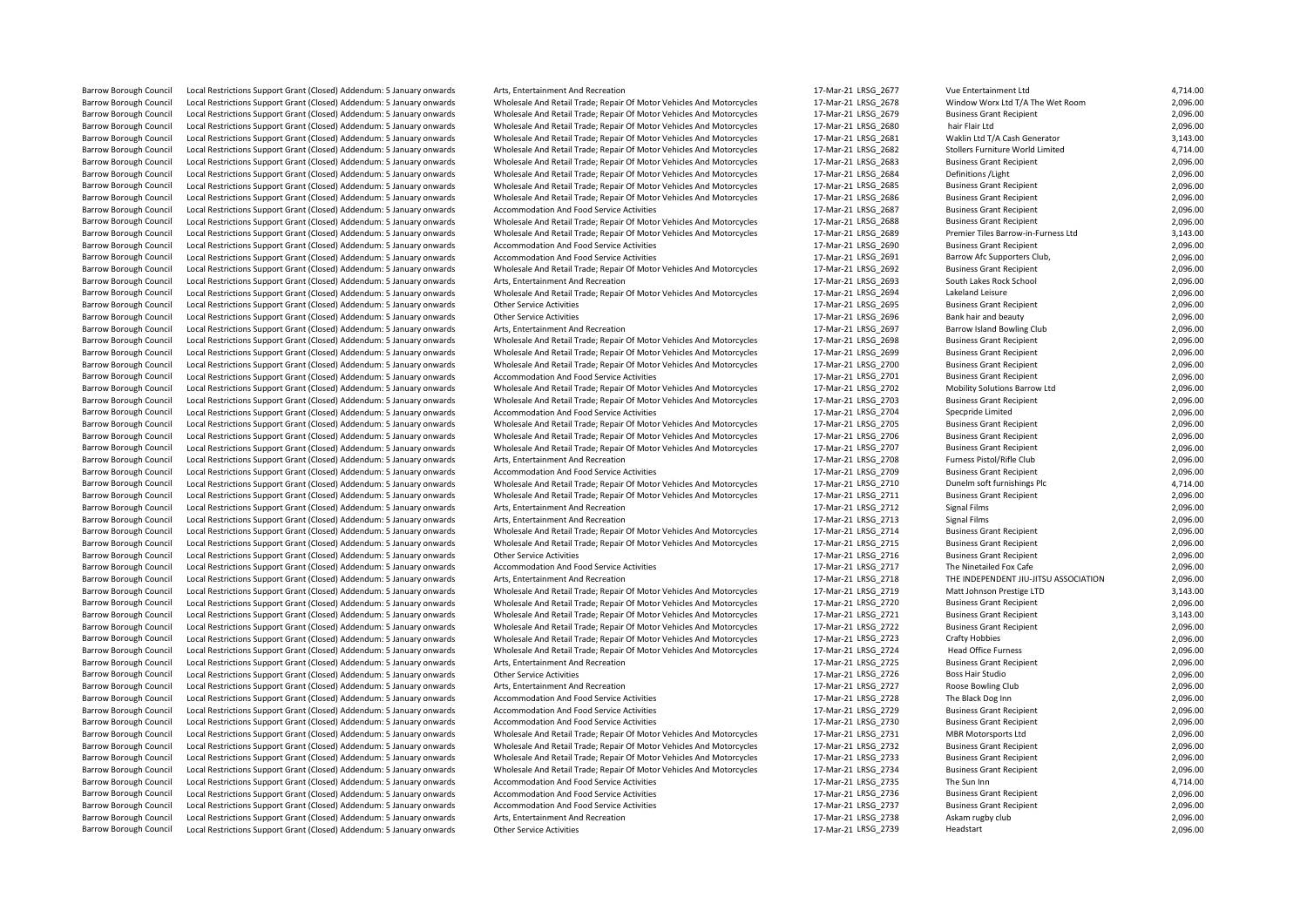Barrow Borough Council Local Restrictions Support Grant (Closed) Addendum: 5 January onwards Arts, Entertainment And Recreation 17-Mar-21 LRSG\_2743 Walney Island FC 2,096.00 Barrow Borough Council Local Restrictions Support Grant (Closed) Addendum: 5 January onwards Barrow Borough Council Local Restrictions Support Grant (Closed) Addendum: 5 January onwards Arts, Entertainment And Recreation 17-Mar-21 LRSG\_2759 North Scale Residents Association 2,096.00 Barrow Borough Council Local Restrictions Support Grant (Closed) Addendum: 5 January onwards Wholesale And Retail Trade; Repair Of Motor Vehicles And Motorcycles 17-Mar-21 LRSG\_2764 Whitley Hall LTD T/A Cex 2,096.00 Barrow Borough Council Local Restrictions Support Grant (Closed) Addendum: 5 January onwards Accommodation And Food Service Activities Barrow Borough Council Local Restrictions Support Grant (Closed) Addendum: 5 January onwards Arts, Entertainment And Recreation 17-Mar-21 LRSG\_2772 Dalton RLFC 2,096.00 Barrow Borough Council Local Restrictions Support Grant (Closed) Addendum: 5 January onwards Arts, Entertainment And Recreation Barrow Borough Council Local Restrictions Support Grant (Closed) Addendum: 5 January onwards Wholesale And Retail Trade; Repair Of Motor Vehicles And Motorcycles 17-Mar-21 LRSG\_2780 D Stoker Group Ltd 4,714.00 Barrow Borough Council Local Restrictions Support Grant (Closed) Addendum: 5 January onwards Arts, Entertainment And Recreation Barrow Borough Council Local Restrictions Support Grant (Closed) Addendum: 5 January onwards Wholesale And Retail Trade; Repair Of Motor Vehicles And Motorcycles 17-Mar-21 LRSG\_2788 Business Grant Recipient 2,096.00 Barrow Borough Council Local Restrictions Support Grant (Closed) Addendum: 5 January onwards Wholesale And Retail Trade; Repair Of Motor Vehicles And Motorcycles Barrow Borough Council Local Restrictions Support Grant (Closed) Addendum: 5 January onwards Barrow Borough Council Local Restrictions Support Grant (Closed) Addendum: 5 January onwards Barrow Borough Council Local Restrictions Support Grant (Closed) Addendum: 5 January onwards Accommodation And Food Service Activities 17-Mar-21 LRS

Barrow Borough Council Local Restrictions Support Grant (Closed) Addendum: 5 January onwards Wholesale And Retail Trade; Repair Of Motor Vehicles And Motorcycles 17-Mar-21 LRS<br>Barrow Borough Council Local Restrictions Supp Barrow Borough Council Local Restrictions Support Grant (Closed) Addendum: 5 January onwards Wholesale And Retail Trade; Repair Of Motor Vehicles And Motorcycles 17-Mar-21 LRS<br>Barrow Borough Council Local Restrictions Supp Barrow Borough Council Local Restrictions Support Grant (Closed) Addendum: 5 January onwards Wholesale And Retail Trade; Repair Of Motor Vehicles And Motorcycles 17-Mar-21 LRS<br>Barrow Borough Council Local Restrictions Supp Barrow Borough Council Local Restrictions Support Grant (Closed) Addendum: 5 January onwards Wholesale And Retail Trade; Repair Of Motor Vehicles And Motorcycles 17-Mar-21 LRS<br>Barrow Borough Council Local Restrictions Supp Barrow Barrow Borough Council Council Local Restrictions Support Grant (Closed) Addendum: 5 January onwards Wholesale And Retail Trade; Repair Of Motor Vehicles And Motorcycles 17-Mar-21 LRS<br>المستحدث المستحدث 17-Mar-21 Le Barrow Borough Council Local Restrictions Support Grant (Closed) Addendum: 5 January onwards Wholesale And Retail Trade; Repair Of Motor Vehicles And Motorcycles 17-Mar-21 LRS<br>Barrow Borough Council Local Restrictions Supp Barrow Borough Council Local Restrictions Support Grant (Closed) Addendum: 5 January onwards Accommodation And Food Service Activities And Motorcycles 17-Mar-21 LRS<br>Barrow Borough Council Local Restrictions Support Grant ( Barrow Borough Council Local Restrictions Support Grant (Closed) Addendum: 5 January onwards Wholesale And Retail Trade; Repair Of Motor Vehicles And Motorcycles 17-Mar-21 LRS<br>Barrow Borough Council Local Restrictions Supp Barrow Borough Council Local Restrictions Support Grant (Closed) Addendum: 5 January onwards Wholesale And Retail Trade; Repair Of Motor Vehicles And Motorcycles 17-Mar-21 LRS<br>Barrow Borough Council Local Restrictions Supp Local Restrictions Support Grant (Closed) Addendum: 5 January onwards Wholesale And Retail Trade; Repair Of Motor Vehicles And Motorcycles 17-Mar-21 LRS<br>Local Restrictions Support Grant (Closed) Addendum: 5 January onwards Barrow Borough Council Local Restrictions Support Grant (Closed) Addendum: 5 January onwards Wholesale And Retail Trade; Repair Of Motor Vehicles And Motorcycles 17-Mar-21 LRS<br>Barrow Borough Council Local Restrictions Supp Barrow Barrow Borough Council Closed) Addendum: 5 January onwards Wholesale And Retail Trade; Repair Of Motor Vehicles And Motorcycles 17-Mar-21 LRS<br>Local Restrictions Support Grant (Closed) Addendum: 5 January onwards Acc Barrow Borough Council Local Restrictions Support Grant (Closed) Addendum: 5 January onwards Accommodation And Food Service Activities 17-Mar-21 LRSQL 17-Mar-21 LRS<br>Barrow Borough Council Local Restrictions Support Grant ( Barrow Borough Council Local Restrictions Support Grant (Closed) Addendum: 5 January onwards Arts, Entertainment And Recreation<br>Barrow Borough Council Local Restrictions Support Grant (Closed) Addendum: 5 January onwards W Barrow Borough Council Local Restrictions Support Grant (Closed) Addendum: 5 January onwards Wholesale And Retail Trade; Repair Of Motor Vehicles And Motorcycles 17-Mar-21 LRS<br>Barrow Borough Council Local Restrictions Supp Barrow Borough Council Local Restrictions Support Grant (Closed) Addendum: 5 January onwards Wholesale And Retail Trade; Repair Of Motor Vehicles And Motorcycles 17-Mar-21 LRS<br>Barrow Borough Council Local Restrictions Supp Barrow Borough Council Local Restrictions Support Grant (Closed) Addendum: 5 January onwards Wholesale And Retail Trade; Repair Of Motor Vehicles And Motorcycles 17-Mar-21 LRS<br>Barrow Borough Council Local Restrictions Supp Barrow Borough Council Local Restrictions Support Grant (Closed) Addendum: 5 January onwards Arts. Entertainment And Recreation 17-Mar-21 Dalton Council 17-Mar-21 LRS Barrow Borough Council Local Restrictions Support Grant (Closed) Addendum: 5 January onwards Arts, Entertainment And Recreation<br>Barrow Borough Council Local Restrictions Support Grant (Closed) Addendum: 5 January onwards W Barrow Borough Council Local Restrictions Support Grant (Closed) Addendum: 5 January onwards Wholesale And Retail Trade; Repair Of Motor Vehicles And Motorcycles 17-Mar-21 LRS<br>Barrow Borough Council Local Restrictions Supp Barrow Borough Council Local Restrictions Support Grant (Closed) Addendum: 5 January onwards Wholesale And Retail Trade; Repair Of Motor Vehicles And Motorcycles 17-Mar-21 LRS<br>Barrow Borough Council Local Restrictions Supp Barrow Borough Council Local Restrictions Support Grant (Closed) Addendum: 5 January onwards Wholesale And Retail Trade; Repair Of Motor Vehicles And Motorcycles 17-Mar-21 LRS<br>Barrow Borough Council Local Restrictions Supp Barrow Borough Council Local Restrictions Support Grant (Closed) Addendum: 5 January onwards Wholesale And Retail Trade; Repair Of Motor Vehicles And Motorcycles 17-Mar-21 LRS<br>Barrow Borough Council Local Restrictions Supp Barrow Barrow Borough Council Closed) Addendum: 5 January onwards Wholesale And Retail Trade; Repair Of Motor Vehicles And Motorcycles 17-Mar-21 LRS<br>Local Restrictions Support Grant (Closed) Addendum: 5 January onwards Acc Barrow Borough Council Local Restrictions Support Grant (Closed) Addendum: 5 January onwards Accommodation And Food Service Activities 17-Mar-21 LRS 17-Mar-21 LRS (2014) 17-Mar-21 LRS (2014) 2014 17-Mar-21 LRS (2014) 2014 Barrow Borough Council Local Restrictions Support Grant (Closed) Addendum: 5 January onwards Accommodation And Food Service Activities 17-Mar-21 LRSQL 17-Mar-21 LRS<br>Barrow Borough Council Local Restrictions Support Grant ( Barrow Borough Council Local Restrictions Support Grant (Closed) Addendum: 5 January onwards Accommodation And Food Service Activities 17-Mar-21 LRS 2014 17-Mar-21 LRS<br>17-Mar-21 Business Grant Restrictions Support Grant Cl Barrow Borough Council Local Restrictions Support Grant (Closed) Addendum: 5 January onwards Arts, Entertainment And Recreation<br>Barrow Borough Council Local Restrictions Support Grant (Closed) Addendum: 5 January onwards W Barrow Borough Council Local Restrictions Support Grant (Closed) Addendum: 5 January onwards Wholesale And Retail Trade; Repair Of Motor Vehicles And Motorcycles 17-Mar-21 LRS<br>Barrow Borough Council Local Restrictions Supp Local Restrictions Support Grant (Closed) Addendum: 5 January onwards Wholesale And Retail Trade; Repair Of Motor Vehicles And Motorcycles 17-Mar-21 LRS<br>Local Restrictions Support Grant (Closed) Addendum: 5 January onwards Barrow Borough Council Local Restrictions Support Grant (Closed) Addendum: 5 January onwards Wholesale And Retail Trade; Repair Of Motor Vehicles And Motorcycles 17-Mar-21 LRS Barrow Borough Council Local Restrictions Support Grant (Closed) Addendum: 5 January onwards Arts, Entertainment And Recreation 17-Marting Support Grant Closed) Addendum: 5 January onwards Marts, Entertainment And Recreati Barrow Borough Council Local Restrictions Support Grant (Closed) Addendum: 5 January onwards Wholesale And Retail Trade; Repair Of Motor Vehicles And Motorcycles 17-Mar-21 LRS<br>Barrow Borough Council Local Restrictions Supp Barrow Borough Council Local Restrictions Support Grant (Closed) Addendum: 5 January onwards Arts. Entertainment And Recreation 17-Mar-21 LRS Barrow Borough Council Local Restrictions Support Grant (Closed) Addendum: 5 January onwards Wholesale And Retail Trade; Repair Of Motor Vehicles And Motorcycles 17-Mar-21 LRS<br>Barrow Borough Council Local Restrictions Supp Barrow Barrow Borough Council Closed) Addendum: 5 January onwards Wholesale And Retail Trade; Repair Of Motor Vehicles And Motorcycles 17-Mar-21 LRS<br>Restrictions Support Grant (Closed) Addendum: 5 January onwards Arts Ente Barrow Borough Council Local Restrictions Support Grant (Closed) Addendum: 5 January onwards Wholesale And Retail Trade; Repair Of Motor Vehicles And Motorcycles 17-Mar-21 LRS Barrow Borough Council Local Restrictions Support Grant (Closed) Addendum: 5 January onwards Accommodation And Food Service Activities<br>Barrow Borough Council Local Restrictions Support Grant (Closed) Addendum: 5 January on Barrow Borough Council Local Restrictions Support Grant (Closed) Addendum: 5 January onwards Wholesale And Retail Trade; Repair Of Motor Vehicles And Motorcycles 17-Mar-21 LRS<br>Barrow Borough Council Local Restrictions Supp Barrow Borough Council Local Restrictions Support Grant (Closed) Addendum: 5 January onwards Accommodation And Food Service Activities 17-Mar-21 LRS Barrow Borough Council Local Restrictions Support Grant (Closed) Addendum: 5 January onwards Arts, Entertainment And Recreation 17-Mar-21 Dasar 17-Mar-21 LRS Barrow Borough Council Local Restrictions Support Grant (Closed) Addendum: 5 January onwards Wholesale And Retail Trade; Repair Of Motor Vehicles And Motorcycles 17-Mar-21 LRS<br>Barrow Borough Council Local Restrictions Supp Barrow Borough Council Local Restrictions Support Grant (Closed) Addendum: 5 January onwards Wholesale And Retail Trade; Repair Of Motor Vehicles And Motorcycles 17-Mar-21 LRS Barrow Borough Council Local Restrictions Support Grant (Closed) Addendum: 5 January onwards Arts, Entertainment And Recreation 17-Mar-21 LRS Barrow Borough Council Local Restrictions Support Grant (Closed) Addendum: 5 January onwards Wholesale And Retail Trade; Repair Of Motor Vehicles And Motorcycles 17-Mar-21 LRS<br>Barrow Borough Council Local Restrictions Supp Local Restrictions Support Grant (Closed) Addendum: 5 January onwards Accommodation And Food Service Activities<br>المحمد المسلم المسلم المسلم المسلم المسلم المسلم المسلم المسلم المسلم المسلم المسلم المسلم المسلم المسلم المس Barrow Borough Council Local Restrictions Support Grant (Closed) Addendum: 5 January onwards Arts, Entertainment And Recreation 17-Mar-21 LRS Barrow Borough Council Local Restrictions Support Grant (Closed) Addendum: 5 January onwards Arts, Entertainment And Recreation 17-Mar-21 LRSG 17-Mar-21 LRSG 17-Mar-21 LRSG 17-Mar-21 LRSG 17-Mar-21 LRSG 17-Mar-21 LRSG 17-M Barrow Borough Council Local Restrictions Support Grant (Closed) Addendum: 5 January onwards Arts, Entertainment And Recreation<br>Barrow Borough Council Local Restrictions Support Grant (Closed) Addendum: 5 January onwards W

| G 2740           | JayJays Electricals                                     | 2,096.00 |
|------------------|---------------------------------------------------------|----------|
| $G_2$ 741        | Ryman Limited                                           | 3,143.00 |
| G_2742           | <b>Business Grant Recipient</b>                         | 2,096.00 |
| G 2743           | Walney Island FC                                        | 2,096.00 |
| G 2744           | <b>Business Grant Recipient</b>                         | 2,096.00 |
| G_2745           | Phone Gadgets 4U Ltd                                    | 2,096.00 |
| G 2746           | Angling and Hiking Centre                               | 2,096.00 |
| G_2747           | <b>Business Grant Recipient</b>                         | 2,096.00 |
| G 2748           | Glo Tanning Salon                                       | 2,096.00 |
| G_2749           | <b>Business Grant Recipient</b>                         | 2,096.00 |
| G_2750           | Clean Wright                                            | 2,096.00 |
| G 2751           | The Craft Union Pub Company Limited T/A Wellington F    | 3,143.00 |
| G 2752           | <b>Pine Designs</b>                                     | 2,096.00 |
| G_2753           | <b>Business Grant Recipient</b>                         | 2,096.00 |
| G_2754           | L & J Restaurants LTD                                   | 2,096.00 |
| $G_2$ 2755       | <b>Buccleuch Village Hall</b>                           | 2,096.00 |
| G 2756           | GR & MM Blackledge PLC                                  | 3,143.00 |
| G_2757           | <b>Global Education Trust</b>                           | 3,143.00 |
| G 2758           | T&J Photographic                                        | 2,096.00 |
| G_2759           | North Scale Residents Association                       | 2,096.00 |
| G 2760           | <b>Dalton Communty Association</b>                      | 2,096.00 |
| G_2761           | <b>Barrow Celtic Fc</b>                                 | 2,096.00 |
| G 2762           | <b>Business Grant Recipient</b>                         | 2,096.00 |
| G_2763           | Anthony Wright Portrait Studio                          | 2,096.00 |
| G_2764           | Whitley Hall LTD T/A Cex                                | 2,096.00 |
| G 2765           | Max Spielmann Ltd                                       | 3,143.00 |
| G_2766           | <b>Business Grant Recipient</b>                         | 2,096.00 |
| G 2767           | <b>Business Grant Recipient</b>                         | 2,096.00 |
| G_2768           | The Lodge (Accommodation) Ltd                           | 2,096.00 |
| G 2769           | Walney Island South End Caravan Site Ltd T/A King Alfre | 3,143.00 |
| $G_2$ 2770       | Aquaflo proerty                                         | 2,096.00 |
| G_2771           | <b>Business Grant Recipient</b>                         | 3,143.00 |
| G 2772           | Dalton RLFC                                             | 2,096.00 |
| G 2773           | Dalton Girl Guide Association                           | 2,096.00 |
| G_2774           | <b>Business Grant Recipient</b>                         | 2,096.00 |
| G 2775           | Astra Print                                             | 2,096.00 |
| G_2776           | Walney Park Crown Green Bowling Club                    | 2,096.00 |
| G 2777           | <b>Furness Heating Components Ltd</b>                   | 3,143.00 |
| G_2778           | <b>Walney Community Trust</b>                           | 2,096.00 |
| G 2779           | The Salon                                               | 2,096.00 |
| G 2780           | D Stoker Group Ltd                                      | 4,714.00 |
| $G_2$ 781        | King Alfred Bowling Club                                | 2,096.00 |
| G 2782           | The Sofa Group TSG Cumbria                              | 3,143.00 |
| G 2783           | <b>Business Grant Recipient</b>                         | 2,096.00 |
| G_2784           | Furness health studio                                   | 2,096.00 |
|                  | Unicut                                                  | 2,096.00 |
| G 2785<br>G 2786 | Trustees of Biggar bank Caravan Association T/A Salt Mi |          |
|                  |                                                         | 2,096.00 |
| G 2787           | Sally Salon Services Ltd                                | 3,143.00 |
| G_2788           | <b>Business Grant Recipient</b>                         | 2,096.00 |
| G_2789           | <b>Business Grant Recipient</b>                         | 2,096.00 |
| G_2790           | Dazzle for Children & Young People                      | 2,096.00 |
| G 2791           | Game Retail Ltd                                         | 3,143.00 |
| G 2792           | Hays Travel Ltd                                         | 2,096.00 |
| G_2793           | Pampered Pooch                                          | 2,096.00 |
| G_2794           | Barrow Golf Club                                        | 3,143.00 |
| G_2795           | Bensons for beds Retail Itd                             | 4,714.00 |
| G_2796           | Nichas Thai kitchen                                     | 2,096.00 |
| G 2797           | Cheeky Fun Ltd                                          | 2,096.00 |
| G 2798           | Kite School and Premises                                | 2,096.00 |
| G 2799           | Furness Homeless Support group                          | 2,096.00 |
| G_2800           | Furness Homeless Support group                          | 2,096.00 |
| G_2801           | <b>Business Grant Recipient</b>                         | 2,096.00 |
| G 2802           | Vantage Leisure LTD                                     | 2,096.00 |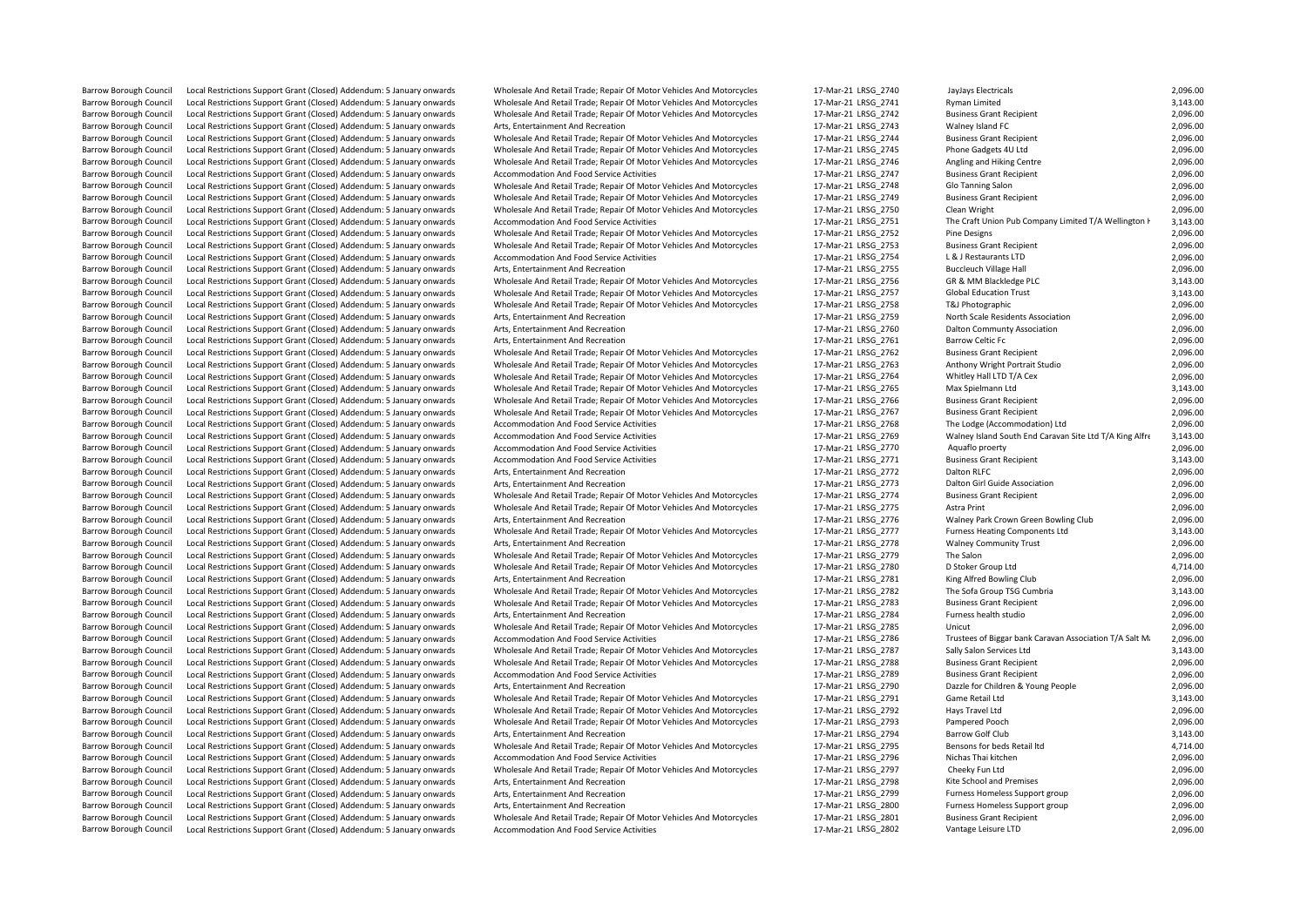|                               |                                                                       |                                                                                 |                     |                                          | 2,096.00 |
|-------------------------------|-----------------------------------------------------------------------|---------------------------------------------------------------------------------|---------------------|------------------------------------------|----------|
| <b>Barrow Borough Council</b> | Local Restrictions Support Grant (Closed) Addendum: 5 January onwards | Accommodation And Food Service Activities                                       | 17-Mar-21 LRSG 2803 | Aquaflo proerty                          |          |
| <b>Barrow Borough Council</b> | Local Restrictions Support Grant (Closed) Addendum: 5 January onwards | Arts, Entertainment And Recreation                                              | 17-Mar-21 LRSG 2804 | Barrow ABC Brook St Gym                  | 2,096.00 |
| <b>Barrow Borough Council</b> | Local Restrictions Support Grant (Closed) Addendum: 5 January onwards | <b>Accommodation And Food Service Activities</b>                                | 17-Mar-21 LRSG 2805 | Greene King Pub Co                       | 4,714.00 |
| <b>Barrow Borough Council</b> | Local Restrictions Support Grant (Closed) Addendum: 5 January onwards | Accommodation And Food Service Activities                                       | 17-Mar-21 LRSG 2806 | Greene King Pub Co                       | 4,714.00 |
| <b>Barrow Borough Council</b> | Local Restrictions Support Grant (Closed) Addendum: 5 January onwards | Wholesale And Retail Trade; Repair Of Motor Vehicles And Motorcycles            | 17-Mar-21 LRSG 2807 | Odette hairdressers                      | 2,096.00 |
| <b>Barrow Borough Council</b> | Local Restrictions Support Grant (Closed) Addendum: 5 January onwards | Wholesale And Retail Trade; Repair Of Motor Vehicles And Motorcycles            | 17-Mar-21 LRSG 2808 | Home Images                              | 2,096.00 |
| <b>Barrow Borough Council</b> | Local Restrictions Support Grant (Closed) Addendum: 5 January onwards | Arts, Entertainment And Recreation                                              | 17-Mar-21 LRSG 2809 | St Matthews Community Halls              | 2,096.00 |
| <b>Barrow Borough Council</b> | Local Restrictions Support Grant (Closed) Addendum: 5 January onwards | Wholesale And Retail Trade; Repair Of Motor Vehicles And Motorcycles            | 17-Mar-21 LRSG 2810 | <b>Business Grant Recipient</b>          | 2,096.00 |
| <b>Barrow Borough Council</b> | Local Restrictions Support Grant (Closed) Addendum: 5 January onwards | Arts, Entertainment And Recreation                                              | 17-Mar-21 LRSG 2811 | Schneider Road Community Hub             | 2,096.00 |
| <b>Barrow Borough Council</b> | Local Restrictions Support Grant (Closed) Addendum: 5 January onwards | Wholesale And Retail Trade; Repair Of Motor Vehicles And Motorcycles            | 17-Mar-21 LRSG 2812 | Cumbria Autos Itd                        | 2,096.00 |
| <b>Barrow Borough Council</b> | Local Restrictions Support Grant (Closed) Addendum: 5 January onwards | Wholesale And Retail Trade; Repair Of Motor Vehicles And Motorcycles            | 17-Mar-21 LRSG 2813 | James Milner (Barrow) Ltd                | 3,143.00 |
| <b>Barrow Borough Council</b> | Local Restrictions Support Grant (Closed) Addendum: 5 January onwards | Arts, Entertainment And Recreation                                              | 17-Mar-21 LRSG 2814 | Barrow & District Disability Association | 2,096.00 |
| <b>Barrow Borough Council</b> | Local Restrictions Support Grant (Closed) Addendum: 5 January onwards | Arts, Entertainment And Recreation                                              | 17-Mar-21 LRSG 2815 | Askam Town Silver Band                   | 2,096.00 |
| <b>Barrow Borough Council</b> | Local Restrictions Support Grant (Closed) Addendum: 5 January onwards | Wholesale And Retail Trade; Repair Of Motor Vehicles And Motorcycles            | 17-Mar-21 LRSG 2816 | <b>Empire Flooring Services Ltd</b>      | 3,143.00 |
| <b>Barrow Borough Council</b> |                                                                       |                                                                                 | 17-Mar-21 LRSG 2817 | Pizza Hut (UK) Ltd                       | 4,714.00 |
|                               | Local Restrictions Support Grant (Closed) Addendum: 5 January onwards | Accommodation And Food Service Activities<br>Arts. Entertainment And Recreation |                     |                                          |          |
| <b>Barrow Borough Council</b> | Local Restrictions Support Grant (Closed) Addendum: 5 January onwards |                                                                                 | 17-Mar-21 LRSG 2818 | <b>Barrow Wanderers FC</b>               | 2,096.00 |
| <b>Barrow Borough Council</b> | Local Restrictions Support Grant (Closed) Addendum: 5 January onwards | Arts, Entertainment And Recreation                                              | 17-Mar-21 LRSG 2819 | Newton village hall                      | 2,096.00 |
| <b>Barrow Borough Council</b> | Local Restrictions Support Grant (Closed) Addendum: 5 January onwards | Wholesale And Retail Trade; Repair Of Motor Vehicles And Motorcycles            | 17-Mar-21 LRSG 2820 | Indentityco Limited                      | 3,143.00 |
| <b>Barrow Borough Council</b> | Local Restrictions Support Grant (Closed) Addendum: 5 January onwards | Accommodation And Food Service Activities                                       | 17-Mar-21 LRSG 2821 | Valley View House Limited                | 3,143.00 |
| <b>Barrow Borough Council</b> | Local Restrictions Support Grant (Closed) Addendum: 5 January onwards | Wholesale And Retail Trade; Repair Of Motor Vehicles And Motorcycles            | 17-Mar-21 LRSG 2822 | <b>Business Grant Recipient</b>          | 2,096.00 |
| <b>Barrow Borough Council</b> | Local Restrictions Support Grant (Closed) Addendum: 5 January onwards | Wholesale And Retail Trade; Repair Of Motor Vehicles And Motorcycles            | 17-Mar-21 LRSG 2823 | Gents hairdressers                       | 2,096.00 |
| <b>Barrow Borough Council</b> | Local Restrictions Support Grant (Closed) Addendum: 5 January onwards | Accommodation And Food Service Activities                                       | 17-Mar-21 LRSG 2824 | Lucidty Group Ltd                        | 4,714.00 |
| <b>Barrow Borough Council</b> | Local Restrictions Support Grant (Closed) Addendum: 5 January onwards | Accommodation And Food Service Activities                                       | 17-Mar-21 LRSG 2825 | <b>Business Grant Recipient</b>          | 3,143.00 |
| <b>Barrow Borough Council</b> | Local Restrictions Support Grant (Closed) Addendum                    | Wholesale And Retail Trade; Repair Of Motor Vehicles And Motorcycles            | 22-Mar-21 LRSG 2826 | <b>CCHG Limited</b>                      | 1,334.00 |
| <b>Barrow Borough Council</b> | Local Restrictions Support Grant (Closed) Addendum                    | Wholesale And Retail Trade; Repair Of Motor Vehicles And Motorcycles            | 22-Mar-21 LRSG 2827 | <b>EWB Cotton Ltd</b>                    | 1,334.00 |
| <b>Barrow Borough Council</b> | Local Restrictions Support Grant (Closed) Addendum                    | Wholesale And Retail Trade; Repair Of Motor Vehicles And Motorcycles            | 22-Mar-21 LRSG 2828 | Signet Group PLC                         | 2,000.00 |
| <b>Barrow Borough Council</b> | Local Restrictions Support Grant (Closed) Addendum                    | Wholesale And Retail Trade; Repair Of Motor Vehicles And Motorcycles            | 22-Mar-21 LRSG 2829 | Peace and Load Bakehouse                 | 1,334.00 |
| <b>Barrow Borough Council</b> | Local Restrictions Support Grant (Closed) Addendum                    | Wholesale And Retail Trade; Repair Of Motor Vehicles And Motorcycles            | 22-Mar-21 LRSG 2830 | Once upon a Time                         | 1,334.00 |
| <b>Barrow Borough Council</b> | Local Restrictions Support Grant (Closed) Addendum                    | Arts, Entertainment And Recreation                                              | 22-Mar-21 LRSG 2831 | Cumbria CVS                              | 1,334.00 |
| <b>Barrow Borough Council</b> | Local Restrictions Support Grant (Closed) Addendum                    | Arts, Entertainment And Recreation                                              | 22-Mar-21 LRSG 2832 | Furness Catholic Amateur Boxing Club     | 1,334.00 |
|                               |                                                                       |                                                                                 |                     |                                          |          |
| <b>Barrow Borough Council</b> | Local Restrictions Support Grant (Closed) Addendum                    | Wholesale And Retail Trade; Repair Of Motor Vehicles And Motorcycles            | 22-Mar-21 LRSG 2833 | <b>British Red Cross</b>                 | 2,000.00 |
| <b>Barrow Borough Council</b> | Local Restrictions Support Grant (Closed) Addendum: Tier 4            | Wholesale And Retail Trade; Repair Of Motor Vehicles And Motorcycles            | 22-Mar-21 LRSG 2834 | <b>Business Grant Recipient</b>          | 238.21   |
| <b>Barrow Borough Council</b> | Local Restrictions Support Grant (Closed) Addendum: 5 January onwards | Wholesale And Retail Trade; Repair Of Motor Vehicles And Motorcycles            | 22-Mar-21 LRSG_2835 | <b>Business Grant Recipient</b>          | 2,001.00 |
| <b>Barrow Borough Council</b> | Local Restrictions Support Grant (Closed) Addendum: Tier 4            | Wholesale And Retail Trade; Repair Of Motor Vehicles And Motorcycles            | 22-Mar-21 LRSG 2836 | <b>CSD Property</b>                      | 238.21   |
| <b>Barrow Borough Council</b> | Local Restrictions Support Grant (Closed) Addendum: 5 January onwards | Wholesale And Retail Trade; Repair Of Motor Vehicles And Motorcycles            | 22-Mar-21 LRSG 2837 | <b>CSD Property</b>                      | 2,001.00 |
| <b>Barrow Borough Council</b> | Local Restrictions Support Grant (Closed) Addendum: Tier 4            | Accommodation And Food Service Activities                                       | 22-Mar-21 LRSG 2838 | <b>Business Grant Recipient</b>          | 238.21   |
| <b>Barrow Borough Council</b> | Local Restrictions Support Grant (Closed) Addendum: 5 January onwards | Accommodation And Food Service Activities                                       | 22-Mar-21 LRSG 2839 | <b>Business Grant Recipient</b>          | 2,001.00 |
| <b>Barrow Borough Council</b> | Local Restrictions Support Grant (Closed) Addendum: Tier 4            | Wholesale And Retail Trade; Repair Of Motor Vehicles And Motorcycles            | 22-Mar-21 LRSG 2840 | <b>Just Kidding</b>                      | 238.21   |
| <b>Barrow Borough Council</b> | Local Restrictions Support Grant (Closed) Addendum: 5 January onwards | Wholesale And Retail Trade; Repair Of Motor Vehicles And Motorcycles            | 22-Mar-21 LRSG 2841 | <b>Just Kidding</b>                      | 2,001.00 |
| <b>Barrow Borough Council</b> | Local Restrictions Support Grant (Closed) Addendum: Tier 4            | Wholesale And Retail Trade; Repair Of Motor Vehicles And Motorcycles            | 23-Mar-21 LRSG 2842 | Peace and Loaf Bakehouse                 | 238.21   |
| <b>Barrow Borough Council</b> | Local Restrictions Support Grant (Closed) Addendum: 5 January onwards | Wholesale And Retail Trade; Repair Of Motor Vehicles And Motorcycles            | 23-Mar-21 LRSG_2843 | Peace and Loaf Bakehouse                 | 2,001.00 |
| <b>Barrow Borough Council</b> | Local Restrictions Support Grant (Closed) Addendum: Tier 4            | Arts, Entertainment And Recreation                                              | 23-Mar-21 LRSG 2844 | Cumbria CVS                              | 238.21   |
| <b>Barrow Borough Council</b> | Local Restrictions Support Grant (Closed) Addendum: 5 January onwards | Arts, Entertainment And Recreation                                              | 23-Mar-21 LRSG 2845 | Cumbria CVS                              | 2,001.00 |
| <b>Barrow Borough Council</b> | Local Restrictions Support Grant (Closed) Addendum: Tier 4            | Wholesale And Retail Trade; Repair Of Motor Vehicles And Motorcycles            | 23-Mar-21 LRSG 2846 | Once upon a Time                         | 238.21   |
| <b>Barrow Borough Council</b> | Local Restrictions Support Grant (Closed) Addendum: 5 January onwards | Wholesale And Retail Trade; Repair Of Motor Vehicles And Motorcycles            | 23-Mar-21 LRSG 2847 | Once upon a Time                         | 2,001.00 |
| <b>Barrow Borough Council</b> | Local Restrictions Support Grant (Closed) Addendum: Tier 4            | Wholesale And Retail Trade; Repair Of Motor Vehicles And Motorcycles            | 24-Mar-21 LRSG 2848 | <b>EWB Cotton Ltd</b>                    | 238.21   |
| <b>Barrow Borough Council</b> | Local Restrictions Support Grant (Closed) Addendum: 5 January onwards | Wholesale And Retail Trade; Repair Of Motor Vehicles And Motorcycles            | 24-Mar-21 LRSG_2849 | <b>EWB Cotton Ltd</b>                    | 2,001.00 |
|                               |                                                                       |                                                                                 | 24-Mar-21 LRSG 2850 | <b>British Heart Foundation</b>          | 4,000.00 |
| <b>Barrow Borough Council</b> | Closed Business Lockdown Payment                                      | Wholesale And Retail Trade; Repair Of Motor Vehicles And Motorcycles            |                     |                                          |          |
| <b>Barrow Borough Council</b> | Closed Business Lockdown Payment                                      | Wholesale And Retail Trade; Repair Of Motor Vehicles And Motorcycles            | 24-Mar-21 LRSG 2851 | <b>British Heart Foundation</b>          | 9,000.00 |
| <b>Barrow Borough Council</b> | Closed Business Lockdown Payment                                      | Wholesale And Retail Trade; Repair Of Motor Vehicles And Motorcycles            | 24-Mar-21 LRSG 2852 | <b>Business Grant Recipient</b>          | 4,000.00 |
| <b>Barrow Borough Council</b> | Closed Business Lockdown Payment                                      | Wholesale And Retail Trade; Repair Of Motor Vehicles And Motorcycles            | 24-Mar-21 LRSG 2853 | <b>CSD Property</b>                      | 4,000.00 |
| <b>Barrow Borough Council</b> | Closed Business Lockdown Payment                                      | Accommodation And Food Service Activities                                       | 24-Mar-21 LRSG 2854 | <b>Business Grant Recipient</b>          | 4,000.00 |
| <b>Barrow Borough Council</b> | Closed Business Lockdown Payment                                      | Wholesale And Retail Trade; Repair Of Motor Vehicles And Motorcycles            | 24-Mar-21 LRSG 2855 | Just Kidding                             | 4,000.00 |
| <b>Barrow Borough Council</b> | Closed Business Lockdown Payment                                      | Wholesale And Retail Trade; Repair Of Motor Vehicles And Motorcycles            | 24-Mar-21 LRSG 2856 | Peace and Loaf Bakehouse                 | 4,000.00 |
| <b>Barrow Borough Council</b> | Closed Business Lockdown Payment                                      | Arts, Entertainment And Recreation                                              | 24-Mar-21 LRSG 2857 | Cumbria CVS                              | 4,000.00 |
| <b>Barrow Borough Council</b> | Closed Business Lockdown Payment                                      | Wholesale And Retail Trade; Repair Of Motor Vehicles And Motorcycles            | 24-Mar-21 LRSG 2858 | Once upon a Time                         | 4,000.00 |
| <b>Barrow Borough Council</b> | Closed Business Lockdown Payment                                      | Wholesale And Retail Trade; Repair Of Motor Vehicles And Motorcycles            | 24-Mar-21 LRSG 2859 | Sportswift Ltd T/A Card FACTORY          | 6,000.00 |
| <b>Barrow Borough Council</b> | Local Restrictions Support Grant (Closed) Addendum: Tier 4            | Arts, Entertainment And Recreation                                              | 25-Mar-21 LRSG 2860 | Furness Catholic Amateur Boxing Club     | 238.21   |
| <b>Barrow Borough Council</b> | Local Restrictions Support Grant (Closed) Addendum: 5 January onwards | Arts, Entertainment And Recreation                                              | 25-Mar-21 LRSG 2861 | Furness Catholic Amateur Boxing Club     | 2,001.00 |
| <b>Barrow Borough Council</b> | Local Restrictions Support Grant (Closed) Addendum                    | Wholesale And Retail Trade; Repair Of Motor Vehicles And Motorcycles            | 29-Mar-21 LRSG 2862 | Matalan Retail Ltd                       | 3,000.00 |
| <b>Barrow Borough Council</b> | Local Restrictions Support Grant (Closed) Addendum                    | Wholesale And Retail Trade; Repair Of Motor Vehicles And Motorcycles            | 29-Mar-21 LRSG 2863 | <b>DEBRA</b>                             | 1,334.00 |
| Barrow Borough Council        | Local Restrictions Support Grant (Closed) Addendum                    | Wholesale And Retail Trade; Repair Of Motor Vehicles And Motorcycles            | 29-Mar-21 LRSG 2864 | <b>Esquire Retail Ltd</b>                | 3,000.00 |
| Barrow Borough Council        | Local Restrictions Support Grant (Closed) Addendum                    | Accommodation And Eood Service Activities                                       | 29-Mar-21 LRSG 2865 | Red and Racz Ltd                         | 2,000,00 |
|                               |                                                                       |                                                                                 |                     |                                          |          |